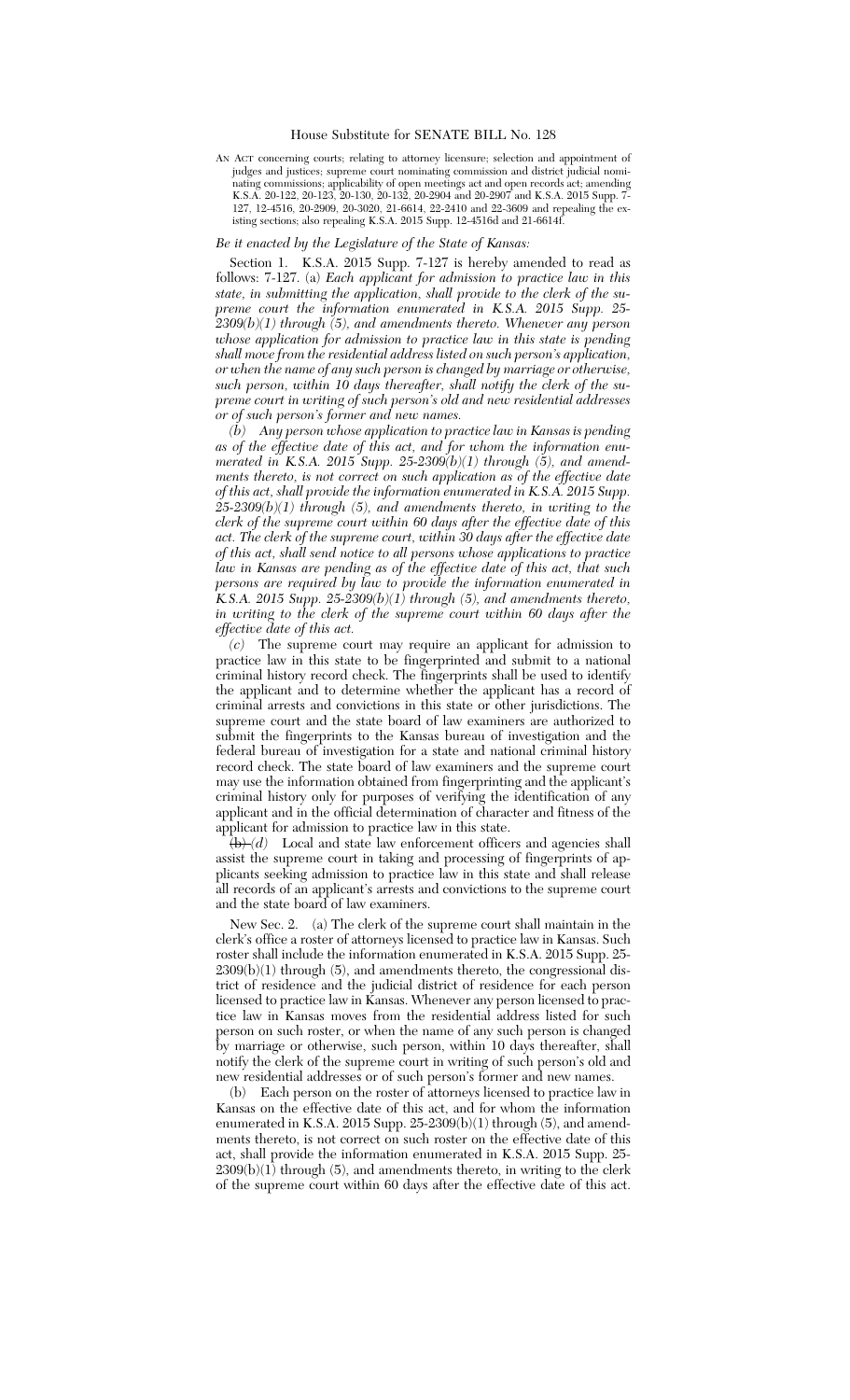The clerk of the supreme court, within 30 days after the effective date of this act, shall send notice to all persons listed on the roster of attorneys licensed to practice law in Kansas on the effective date of this act, that such persons are required by law to provide the information enumerated in K.S.A. 2015 Supp. 25-2309(b)(1) through (5), and amendments thereto, in writing to the clerk of the supreme court within 60 days of the effective date of this act.

(c) Only attorneys licensed to practice law in Kansas and residing in Kansas on or before the 15th day of February preceding the selection of the chairperson of the supreme court nominating commission as provided in K.S.A. 20-119, and amendments thereto, and only attorneys so licensed and residing in the congressional district on or before the 15<sup>th</sup> day of February preceding the selection of the members of the supreme court nominating commission to be chosen from among the members of the bar of such congressional district as provided in K.S.A. 20-120, and amendments thereto, and, in either event, only attorneys for whom the roster of attorneys licensed to practice law in Kansas contains the information enumerated in K.S.A. 2015 Supp. 25-2309(b)(1) through (5), and amendments thereto, shall be entitled to make nominations or receive and cast ballots in such selections.

(d)  $(1)$  On or before the 20<sup>th</sup> day of February preceding the selection of a chairperson of the supreme court nominating commission, the clerk of the supreme court shall transmit a certified copy of the roster of attorneys licensed to practice law in Kansas to the secretary of state. Such certified copy shall include the information enumerated in K.S.A. 2015 Supp.  $25-2309(b)(1)$  through (5), and amendments thereto, for each person listed on the roster and having a residential address within Kansas as of the preceding 15th day of February.

(2) On or before the  $20<sup>th</sup>$  day of February preceding the selection of a member of the supreme court nominating commission to be chosen from among the members of the bar of a congressional district, the clerk of the supreme court shall transmit a certified copy of the roster of attorneys licensed to practice law in Kansas to the secretary of state. Such certified copy shall include the information enumerated in K.S.A. 2015 Supp.  $25-2309(b)(1)$  through (5), and amendments thereto, for each person listed on the roster and having a residential address within the congressional district as of the preceding 15<sup>th</sup> day of February.

(3) The certified copy of the roster shall be transmitted in a format prescribed by the secretary of state. Upon receipt of such certified roster, the secretary of state shall append thereto the unique voter identification number for each person listed on the roster having such a number, as contained in the centralized voter registration database described in K.S.A. 2015 Supp. 25-2304, and amendments thereto.

(e) Notwithstanding any other provision of law, the names, residential addresses, dates of birth, unique voter identification numbers and dates of licensure to practice law in Kansas of all persons listed on the certified roster of attorneys licensed to practice law in Kansas created pursuant to subsection (d), including the information as appended to the roster pursuant to subsection (d), shall be disclosed upon proper request submitted to the clerk of the supreme court or to the secretary of state pursuant to the open records act, K.S.A. 45-215 et seq., and amendments thereto.

Sec. 3. K.S.A. 2015 Supp. 12-4516 is hereby amended to read as follows: 12-4516. (a) (1) Except as provided in subsections (b), (c), (d), (e) and (f), any person who has been convicted of a violation of a city ordinance of this state may petition the convicting court for the expungement of such conviction and related arrest records if three or more years have elapsed since the person:

(A) Satisfied the sentence imposed; or

(B) was discharged from probation, parole or a suspended sentence.

(2) Except as provided in subsections (b), (c), (d), (e) and (f), any person who has fulfilled the terms of a diversion agreement based on a violation of a city ordinance of this state may petition the court for the expungement of such diversion agreement and related arrest records if three or more years have elapsed since the terms of the diversion agreement were fulfilled.

(b) Any person convicted of a violation of any ordinance that is prohibited by either K.S.A. 2015 Supp. 12-16,134(a) or (b), and amendments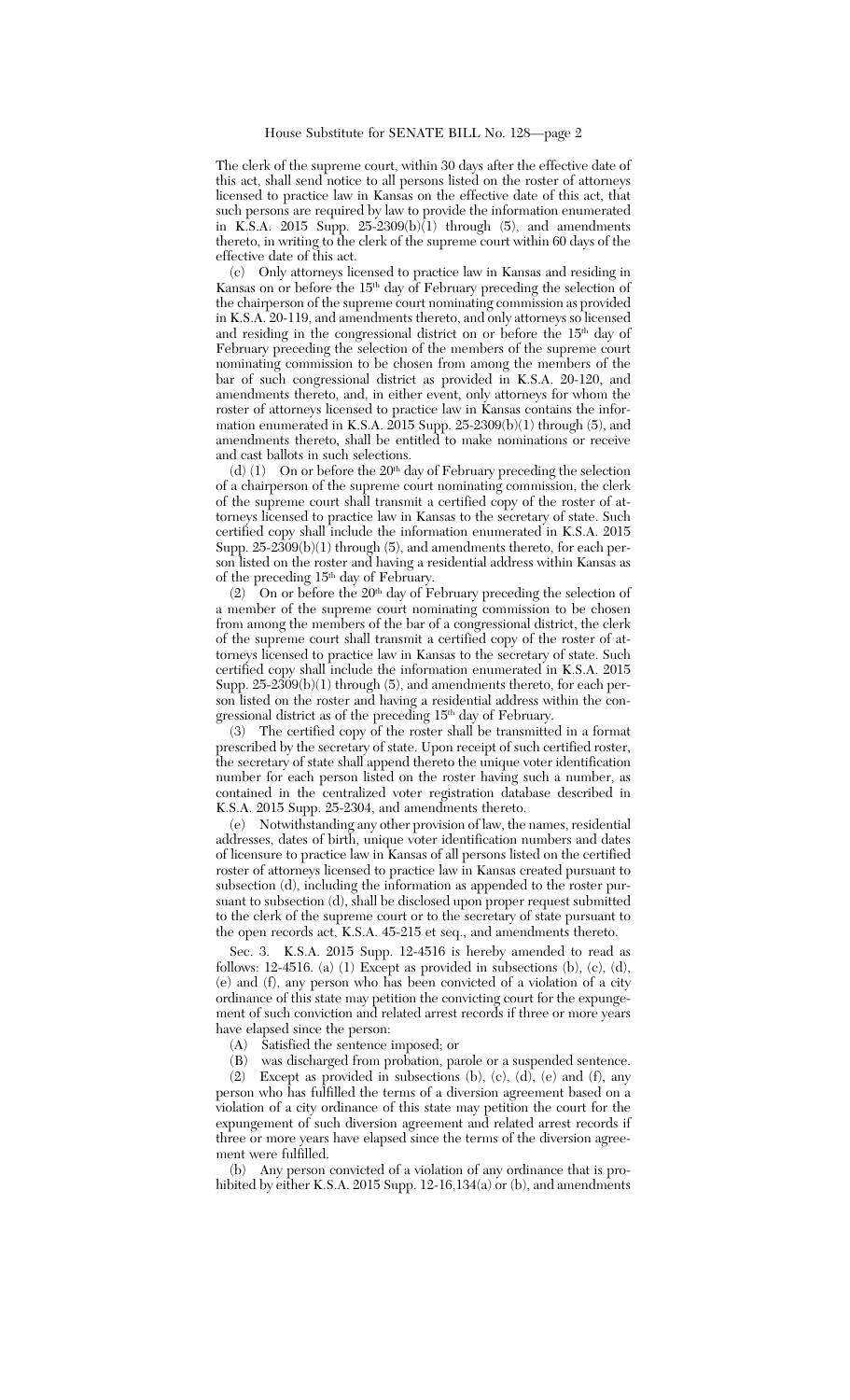thereto, and which was adopted prior to July 1, 2014, or who entered into a diversion agreement in lieu of further criminal proceedings for such violation, may petition the convicting court for the expungement of such conviction or diversion agreement and related arrest records.

(c) Any person convicted of the violation of a city ordinance which would also constitute a violation of K.S.A. 21-3512, prior to its repeal, or a violation of K.S.A. 2015 Supp. 21-6419, and amendments thereto, or who entered into a diversion agreement in lieu of further criminal proceedings for such violation, may petition the convicting court for the expungement of such conviction or diversion agreement and related arrest records if:

(1) One or more years have elapsed since the person satisfied the sentence imposed or the terms of a diversion agreement or was discharged from probation, parole, conditional release or a suspended sentence; and

(2) such person can prove they were acting under coercion caused by the act of another. For purposes of this subsection, "coercion" means: Threats of harm or physical restraint against any person; a scheme, plan or pattern intended to cause a person to believe that failure to perform an act would result in bodily harm or physical restraint against any person; or the abuse or threatened abuse of the legal process.

(d) No person may petition for expungement until five or more years have elapsed since the person satisfied the sentence imposed or the terms of a diversion agreement or was discharged from probation, parole, conditional release or a suspended sentence, if such person was convicted of the violation of a city ordinance which would also constitute:<br>(1) Vehicular homicide, as defined by K.S.A. 21-3405.

Vehicular homicide, as defined by K.S.A. 21-3405, prior to its repeal, or K.S.A. 2015 Supp. 21-5406, and amendments thereto;

 $(2)$  driving while the privilege to operate a motor vehicle on the public highways of this state has been canceled, suspended or revoked, as prohibited by K.S.A. 8-262, and amendments thereto;

(3) perjury resulting from a violation of K.S.A. 8-261a, and amendments thereto;

(4) a violation of the provisions of K.S.A. 8-142 *Fifth*, and amendments thereto, relating to fraudulent applications;

(5) any crime punishable as a felony wherein a motor vehicle was used in the perpetration of such crime;

(6) failing to stop at the scene of an accident and perform the duties required by K.S.A. 8-1602, 8-1603, prior to its repeal, or 8-1604, and amendments thereto;

(7) a violation of the provisions of K.S.A. 40-3104, and amendments thereto, relating to motor vehicle liability insurance coverage; or

(8) a violation of K.S.A. 21-3405b, prior to its repeal.

(e) (1) No person may petition for expungement until five or more years have elapsed since the person satisfied the sentence imposed or the terms of a diversion agreement or was discharged from probation, parole, conditional release or a suspended sentence, if such person was convicted of a first violation of a city ordinance which would also constitute a first violation of K.S.A. 8-1567 or K.S.A. 2015 Supp. 8-1025, and amendments thereto.

(2) No person may petition for expungement until 10 or more years have elapsed since the person satisfied the sentence imposed or was discharged from probation, parole, conditional release or a suspended sentence, if such person was convicted of a second or subsequent violation of a city ordinance which would also constitute a second or subsequent violation of K.S.A. 8-1567 or K.S.A. 2015 Supp. 8-1025, and amendments thereto.

(f) There shall be no expungement of convictions or diversions for a violation of a city ordinance which would also constitute a violation of K.S.A. 8-2,144, and amendments thereto.

(g) (1) When a petition for expungement is filed, the court shall set a date for a hearing of such petition and shall cause notice of such hearing to be given to the prosecuting attorney and the arresting law enforcement agency. The petition shall state the:

(A) Defendant's full name;

(B) full name of the defendant at the time of arrest, conviction or diversion, if different than the defendant's current name;

(C) defendant's sex, race and date of birth;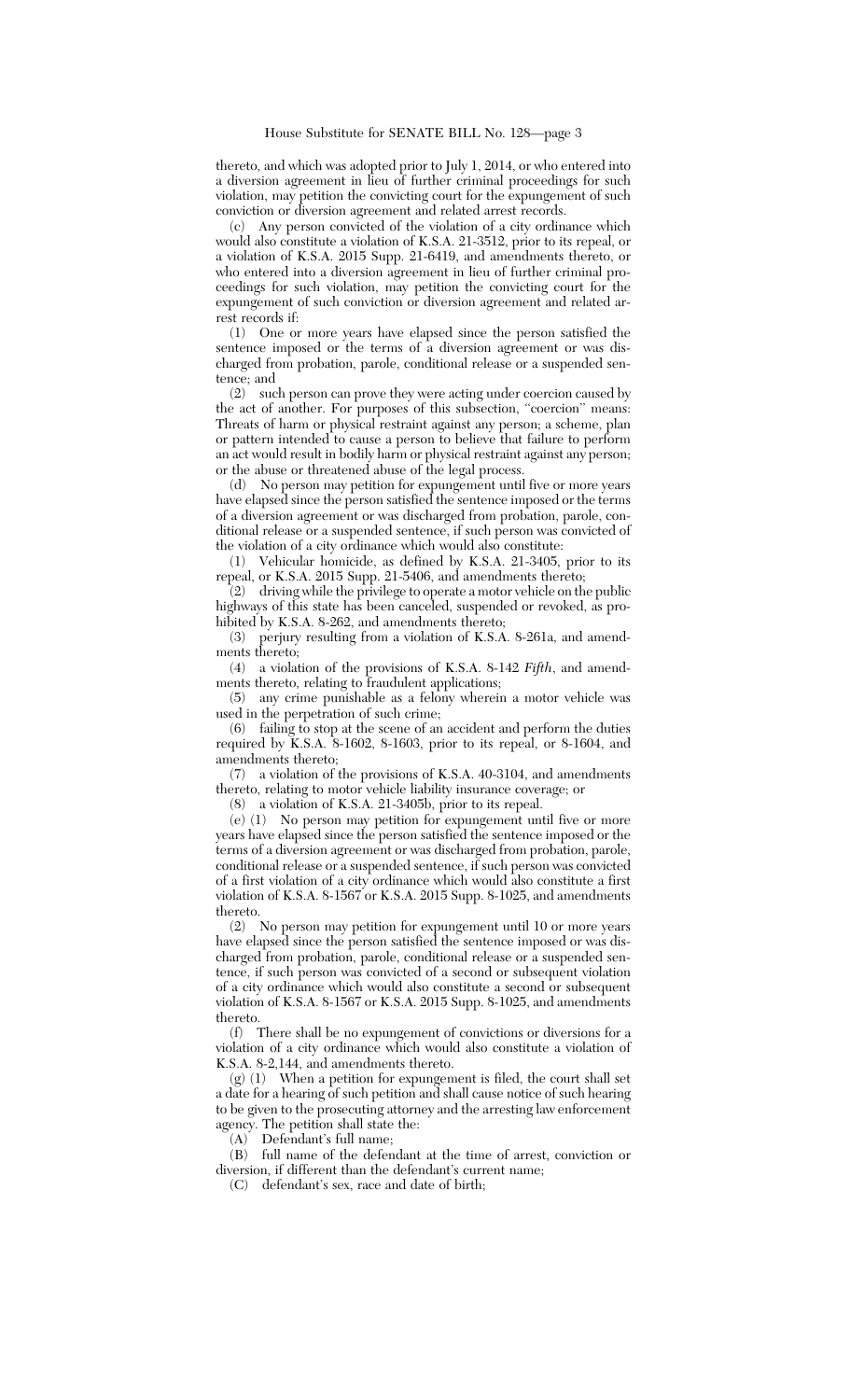(D) crime for which the defendant was arrested, convicted or diverted;<br>(E)

(E) date of the defendant's arrest, conviction or diversion; and

identity of the convicting court, arresting law enforcement agency or diverting authority.

(2) A municipal court may prescribe a fee to be charged as costs for a person petitioning for an order of expungement pursuant to this section.

(3) Any person who may have relevant information about the petitioner may testify at the hearing. The court may inquire into the background of the petitioner and shall have access to any reports or records relating to the petitioner that are on file with the secretary of corrections or the prisoner review board.

(h) At the hearing on the petition, the court shall order the petitioner's arrest record, conviction or diversion expunged if the court finds that:

(1) The petitioner has not been convicted of a felony in the past two years and no proceeding involving any such crime is presently pending or being instituted against the petitioner;

(2) the circumstances and behavior of the petitioner warrant the expungement; and

 $(3)$  the expungement is consistent with the public welfare.<br>(i) When the court has ordered an arrest record, conviction

When the court has ordered an arrest record, conviction or diversion expunged, the order of expungement shall state the information required to be contained in the petition. The clerk of the court shall send a certified copy of the order of expungement to the Kansas bureau of investigation which shall notify the federal bureau of investigation, the secretary of corrections and any other criminal justice agency which may have a record of the arrest, conviction or diversion. *If the case was appealed from municipal court, the clerk of the district court shall send a certified copy of the order of expungement to the municipal court. The municipal court shall order the case expunged once the certified copy of the order of expungement is received.* After the order of expungement is entered, the petitioner shall be treated as not having been arrested, convicted or diverted of the crime, except that:

(1) Upon conviction for any subsequent crime, the conviction that was expunged may be considered as a prior conviction in determining the sentence to be imposed;

(2) the petitioner shall disclose that the arrest, conviction or diversion occurred if asked about previous arrests, convictions or diversions:

(A) In any application for licensure as a private detective, private detective agency, certification as a firearms trainer pursuant to K.S.A. 2015 Supp. 75-7b21, and amendments thereto, or employment as a detective with a private detective agency, as defined by K.S.A. 75-7b01, and amendments thereto; as security personnel with a private patrol operator, as defined by K.S.A. 75-7b01, and amendments thereto; or with an institution, as defined in K.S.A. 76-12a01, and amendments thereto, of the *Kansas* department for aging and disability services;

(B) in any application for admission, or for an order of reinstatement, to the practice of law in this state;

 $(C)$  to aid in determining the petitioner's qualifications for employment with the Kansas lottery or for work in sensitive areas within the Kansas lottery as deemed appropriate by the executive director of the Kansas lottery;

(D) to aid in determining the petitioner's qualifications for executive director of the Kansas racing and gaming commission, for employment with the commission or for work in sensitive areas in parimutuel racing as deemed appropriate by the executive director of the commission, or to aid in determining qualifications for licensure or renewal of licensure by the commission;

(E) to aid in determining the petitioner's qualifications for the following under the Kansas expanded lottery act: (i) Lottery gaming facility manager or prospective manager, racetrack gaming facility manager or prospective manager, licensee or certificate holder; or (ii) an officer, director, employee, owner, agent or contractor thereof;

(F) upon application for a commercial driver's license under K.S.A. 8-2,125 through 8-2,142, and amendments thereto;

(G) to aid in determining the petitioner's qualifications to be an employee of the state gaming agency;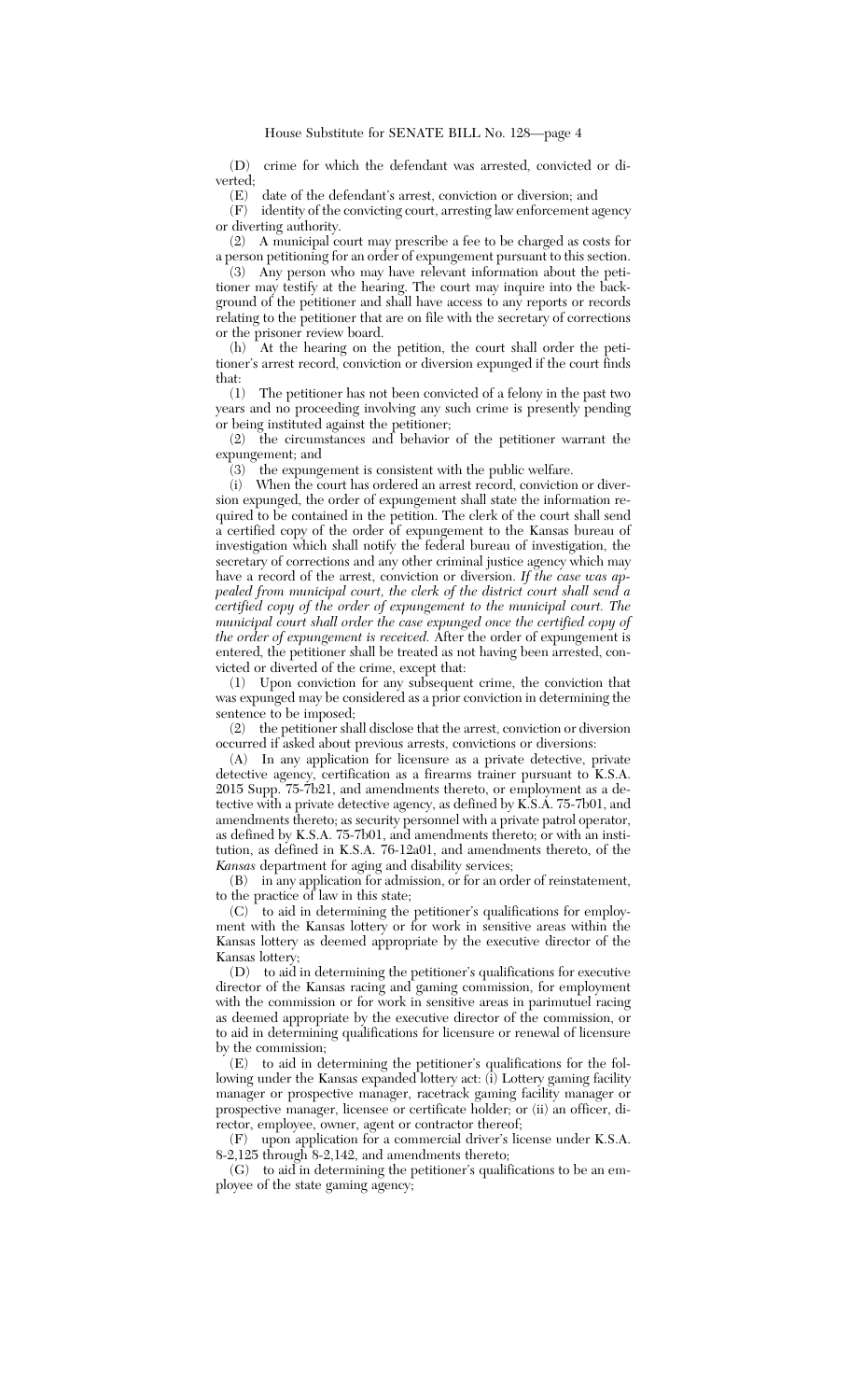(H) to aid in determining the petitioner's qualifications to be an employee of a tribal gaming commission or to hold a license issued pursuant to a tribal-state gaming compact;

(I) in any application for registration as a broker-dealer, agent, investment adviser or investment adviser representative all as defined in K.S.A. 17-12a102, and amendments thereto;

(J) in any application for employment as a law enforcement officer, as defined in K.S.A. 22-2202 or 74-5602, and amendments thereto; or

 $(K)$  for applications received on and after July 1, 2006, to aid in determining the petitioner's qualifications for a license to carry a concealed weapon pursuant to the personal and family protection act, K.S.A. 2015 Supp. 75-7c01 et seq., and amendments thereto;

 $(\overline{3})$  the court, in the order of expungement, may specify other circumstances under which the arrest, conviction or diversion is to be disclosed; and

(4) the conviction may be disclosed in a subsequent prosecution for an offense which requires as an element of such offense a prior conviction of the type expunged.

(j) Whenever a person is convicted of an ordinance violation, pleads guilty and pays a fine for such a violation, is placed on parole or probation or is granted a suspended sentence for such a violation, the person shall be informed of the ability to expunge the arrest records or conviction. Whenever a person enters into a diversion agreement, the person shall be informed of the ability to expunge the diversion.

(k) Subject to the disclosures required pursuant to subsection (i), in any application for employment, license or other civil right or privilege, or any appearance as a witness, a person whose arrest records, conviction or diversion of an offense has been expunged under this statute may state that such person has never been arrested, convicted or diverted of such offense.

(l) Whenever the record of any arrest, conviction or diversion has been expunged under the provisions of this section or under the provisions of any other existing or former statute, the custodian of the records of arrest, conviction, diversion and incarceration relating to that crime shall not disclose the existence of such records, except when requested by:  $\binom{1}{1}$ 

The person whose record was expunged;

(2) a private detective agency or a private patrol operator, and the request is accompanied by a statement that the request is being made in conjunction with an application for employment with such agency or operator by the person whose record has been expunged;

(3) a court, upon a showing of a subsequent conviction of the person whose record has been expunged;

(4) the secretary for aging and disability services, or a designee of the secretary, for the purpose of obtaining information relating to employment in an institution, as defined in K.S.A. 76-12a01, and amendments thereto, of the *Kansas* department for aging and disability services of any person whose record has been expunged;

(5) a person entitled to such information pursuant to the terms of the expungement order;

(6) a prosecuting attorney, and such request is accompanied by a statement that the request is being made in conjunction with a prosecution of an offense that requires a prior conviction as one of the elements of such offense;

(7) the supreme court, the clerk or disciplinary administrator thereof, the state board for admission of attorneys or the state board for discipline of attorneys, and the request is accompanied by a statement that the request is being made in conjunction with an application for admission, or for an order of reinstatement, to the practice of law in this state by the person whose record has been expunged;

(8) the Kansas lottery, and the request is accompanied by a statement that the request is being made to aid in determining qualifications for employment with the Kansas lottery or for work in sensitive areas within the Kansas lottery as deemed appropriate by the executive director of the Kansas lottery;

(9) the governor or the Kansas racing and gaming commission, or a designee of the commission, and the request is accompanied by a statement that the request is being made to aid in determining qualifications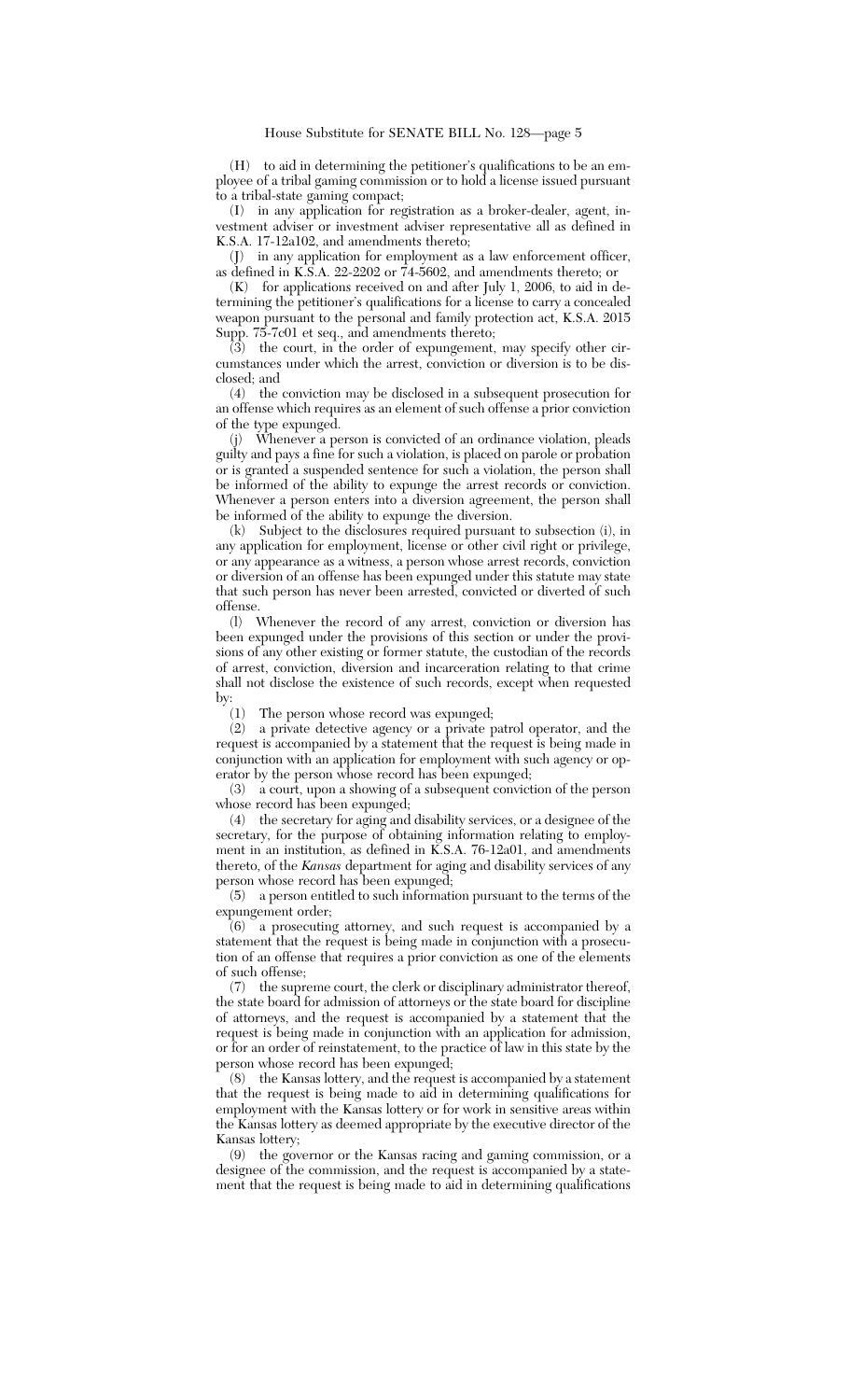for executive director of the commission, for employment with the commission, for work in sensitive areas in parimutuel racing as deemed appropriate by the executive director of the commission or for licensure, renewal of licensure or continued licensure by the commission;

(10) the Kansas racing and gaming commission, or a designee of the commission, and the request is accompanied by a statement that the request is being made to aid in determining qualifications of the following under the Kansas expanded lottery act:

(A) Lottery gaming facility managers and prospective managers, racetrack gaming facility managers and prospective managers, licensees and certificate holders; and

(B) their officers, directors, employees, owners, agents and contractors;

(11) the state gaming agency, and the request is accompanied by a statement that the request is being made to aid in determining qualifications:

(A) To be an employee of the state gaming agency; or

(B) to be an employee of a tribal gaming commission or to hold a license issued pursuant to a tribal-state gaming compact;

(12) the Kansas securities commissioner, or a designee of the commissioner, and the request is accompanied by a statement that the request is being made in conjunction with an application for registration as a broker-dealer, agent, investment adviser or investment adviser representative by such agency and the application was submitted by the person whose record has been expunged;

(13) the attorney general, and the request is accompanied by a statement that the request is being made to aid in determining qualifications for a license to carry a concealed weapon pursuant to the personal and family protection act;

(14) the Kansas sentencing commission;

(15) the Kansas commission on peace officers' standards and training and the request is accompanied by a statement that the request is being made to aid in determining certification eligibility as a law enforcement officer pursuant to K.S.A. 74-5601 et seq., and amendments thereto; or

(16) a law enforcement agency and the request is accompanied by a statement that the request is being made to aid in determining eligibility for employment as a law enforcement officer as defined by K.S.A. 22- 2202, and amendments thereto.

Sec. 4. K.S.A. 20-122 is hereby amended to read as follows: 20-122. *(a)* The clerk of the supreme court may *shall* use the *certified* roster of attorneys in the clerk's office licensed to practice law in Kansas*, as provided to the secretary of state pursuant to section 2, and amendments thereto,* for ascertaining the names and places of residence of those entitled to receive ballots and for ascertaining the qualifications of those nominated for membership on the commission. The clerk shall supply with each ballot distributed a certificate to be signed and returned by the member of the bar voting such ballot, evidencing the qualifications of such member of the bar to vote, *including the name and residential address of such member of the bar,* and certifying that the ballot was voted by the certifying voter.

*(b)* To the end *In order to ensure* that the vote cast may be secret*, the clerk shall provide* a separate envelope shall be provided for the ballot, in which the voted ballot only shall be placed, and the envelope containing the voted ballot shall be returned in an *placed in another* envelope, also to be supplied by the clerk, together with the signed certificate. No *A* ballot not accompanied by the signed certificate of the voter shall *not* be counted. When the voted ballots are received by the clerk they shall be separated from the certificates by the canvassers, and after the ballots are counted and the results certified both, the ballots and the certificates shall be preserved by the clerk for a period of six months and *the certificates shall be preserved by the clerk for a period of five years.* No one shall be permitted to inspect them *the ballots received pursuant to this section* except on order of the supreme court. *Unless otherwise ordered by the supreme court*, at the end of such six months *six-month* period the clerk, unless otherwise ordered by the supreme court, shall destroy them *the ballots received pursuant to this section, and at the end of such five-year*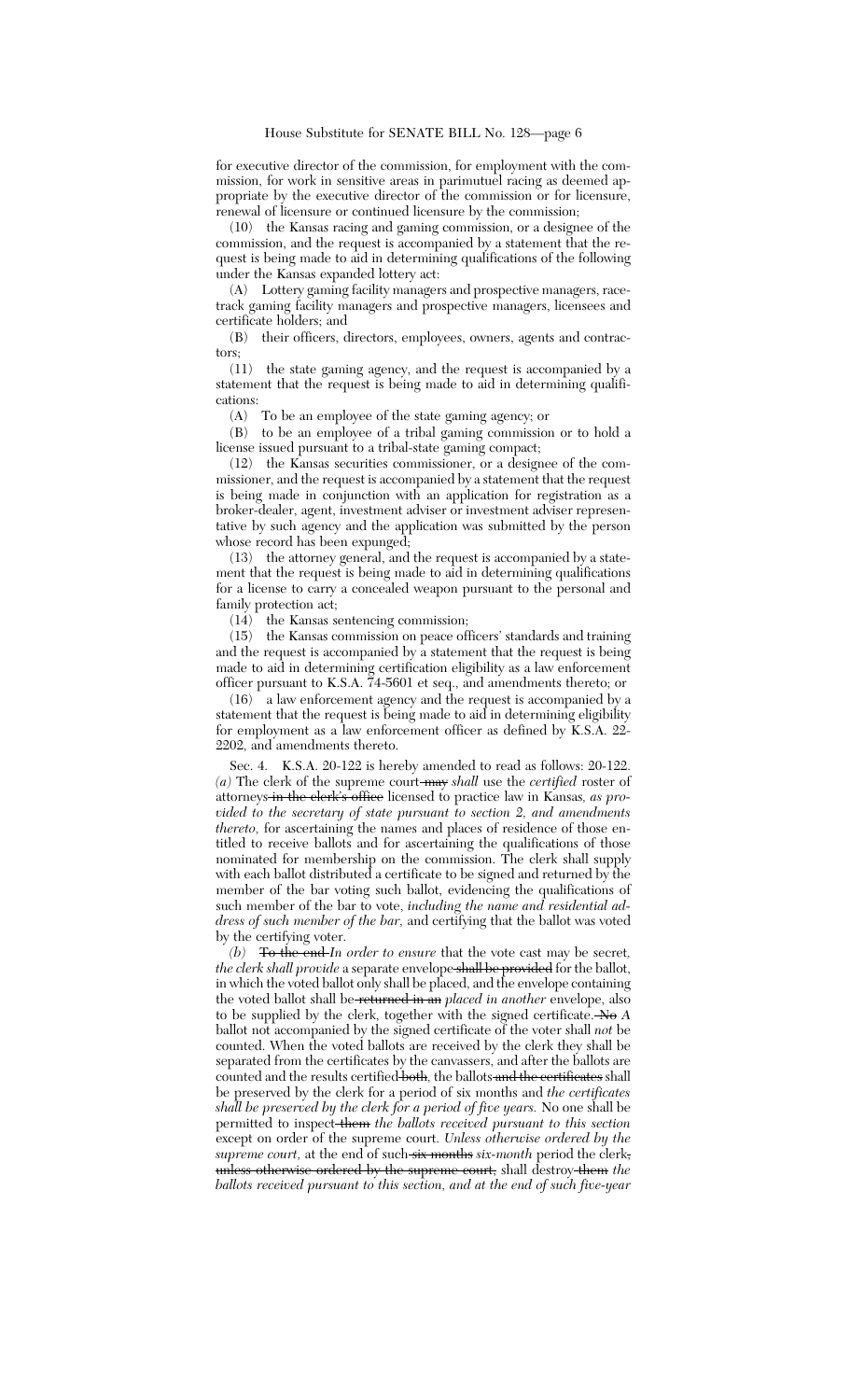*period, the clerk shall destroy the certificates received pursuant to this section*.

*(c) Within 14 days after the results of a selection are certified pursuant to this section, the clerk of the supreme court shall: (1) Create a list designating the position and year for which the selection was held and containing the names and residential addresses of all persons who returned a ballot with a signed certificate as described in subsection (b); and (2) transmit a certified copy of the list to the secretary of state. The list described in this subsection shall be transmitted in a format prescribed by the secretary of state. Upon receipt of the list described in this subsection, the secretary of state shall append the information contained therein to the roster for such selection as described in section 2, and amendments thereto.*

*(d) Notwithstanding any other provision of law, the certificates received for a selection pursuant to this section shall be disclosed upon proper request submitted to the clerk of the supreme court pursuant to the open records act, K.S.A. 45-215 et seq., and amendments thereto.*

*(e) Notwithstanding any other provision of law, the lists described in subsection (c) shall be disclosed upon proper request submitted to the clerk of the supreme court or to the secretary of state pursuant to the open records act, K.S.A. 45-215 et seq., and amendments thereto.*

*(f) The provisions of this section shall apply to all selections held under K.S.A. 20-119 and 20-120, and amendments thereto, which have not been canvassed pursuant to K.S.A. 20-130, and amendments thereto, regardless of whether such selections are scheduled, upcoming or pending as on the effective date of this act.*

Sec. 5. K.S.A. 20-123 is hereby amended to read as follows: 20-123. *(a)* When the chairperson and other members of the commission chosen by the members of the bar have been elected, and after the names of the nonlawyer members appointed by the governor have been certified to the clerk of the supreme court as provided in this act, the clerk shall make a record thereof in the clerk's office and shall notify the members of the commission of their election and appointment. The commission shall meet from time to time as may be necessary to discharge the responsibilities of the commission. Such meetings shall be held at such place as the clerk of the supreme court may arrange. Such meeting shall be held upon the call of the chairperson, or in the event of the chairperson's failure to call a meeting when a meeting is necessary, upon the call of any four members of the commission. The commission shall act only at a meeting, and may act only by the concurrence of a majority of its members. The commission shall have power to adopt such reasonable and proper rules and regulations for the conduct of its proceedings and the discharge of its duties as are consistent with this act and the constitution of the state of Kansas.

*(b) (1) The supreme court nominating commission shall be and is hereby deemed to be a public body and shall be subject to the open meetings act, K.S.A. 75-4317 et seq., and amendments thereto.*

*(2) Except as provided further, the commission shall not recess for a closed or executive meeting for any purpose. The commission, in accordance with K.S.A. 75-4319, and amendments thereto, may recess for a closed or executive meeting only for the purpose of discussing sensitive financial information contained within the personal financial records or official background check of a candidate for judicial nomination.*

*(3) Nothing in this subsection shall be construed to supersede the commission's discretion to close a record or portion of a record submitted to the commission pursuant to any applicable exception to public disclosure under the open records act.*

Sec. 6. K.S.A. 20-130 is hereby amended to read as follows: 20-130. The canvassers at any election held pursuant to this act shall consist of the clerk of the supreme court and two  $(2)$  or more persons who are members of the bar residing in Kansas, either practicing lawyers, justices or judges, designated to act as such by the chief justice*, the secretary of state or the secretary of state's designee and the attorney general or the attorney general's designee*. The canvassers shall open and canvass the ballots and shall tabulate and sign the results as a record in the office of the clerk.

Sec. 7. K.S.A. 20-132 is hereby amended to read as follows: 20-132.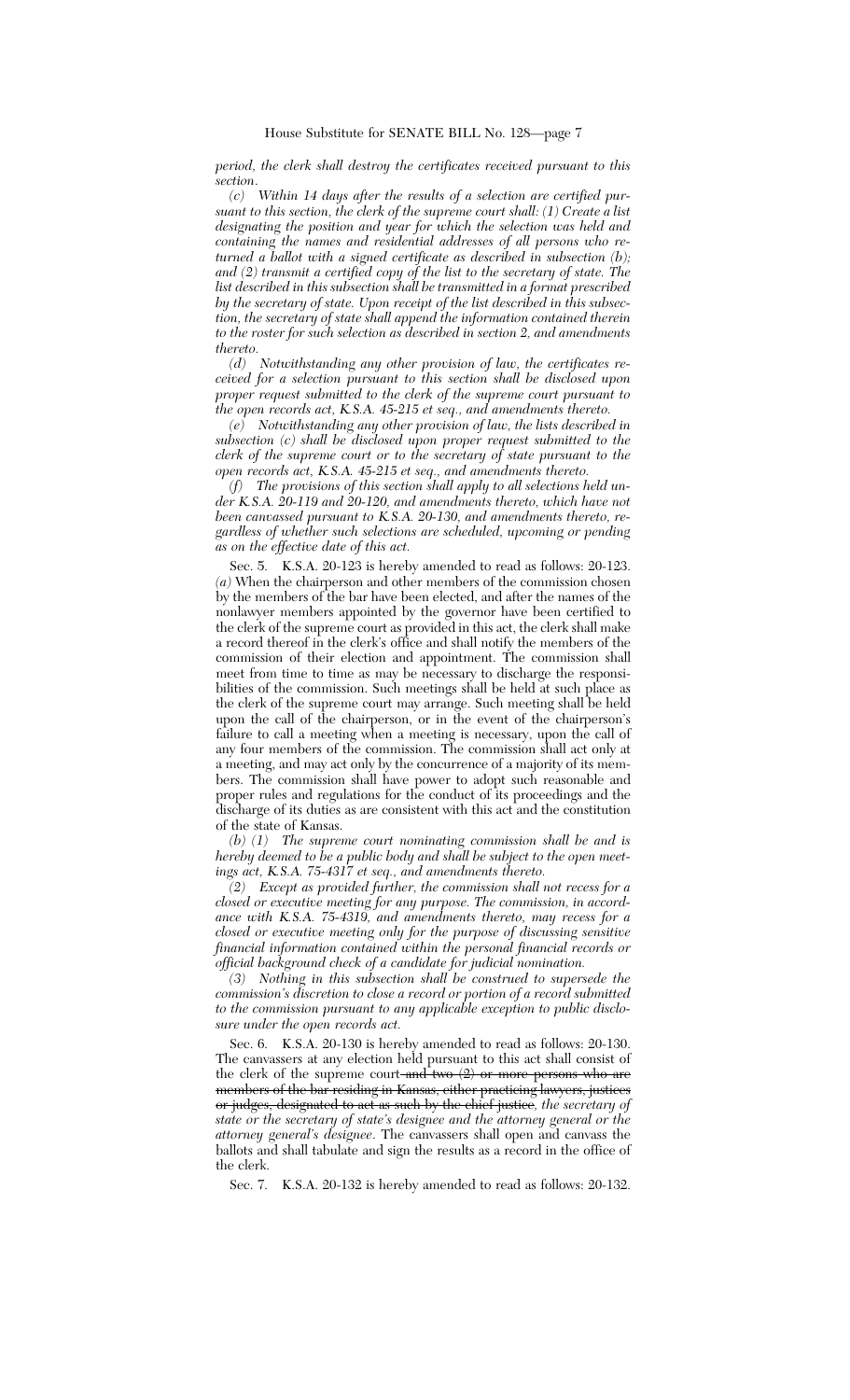When a vacancy occurs in the supreme court*,* the clerk of such court shall promptly notify the chairman of the commission of such vacancy*, and the commission shall make nominations of three persons to fill such vacancy and certify the names of the nominees to the governor*. When it is known that a vacancy will occur at a definite future date, but the vacancy has not yet occurred, the clerk shall notify the chairman of the commission thereof, and the commission may, within  $\frac{1}{\sqrt{2}}$  (60) days prior to the occurrence of such vacancy, make its nominations and submit to the governor the names of three  $\left\langle 3 \right\rangle$  persons nominated for such forthcoming vacancy. To the end that the administration of justice may be facilitated and that no vacancy on the supreme court may be permitted to exist unduly, the commission shall make its nominations for each vacancy and certify them to the governor as promptly as possible, and in any event not later than  $\frac{1}{\sqrt{60}}$  days from the time such vacancy occurs.

New Sec. 8. (a) Only attorneys licensed to practice law in Kansas and residing in the judicial district on or before the 15th day of November preceding the election of a lawyer member of the district judicial nominating commission, and for whom the roster of attorneys licensed to practice law in Kansas contains the information enumerated in K.S.A. 2015 Supp. 25-2309(b)(1) through (5), and amendments thereto, shall be entitled to make nominations or receive and cast ballots in such elections.

(b) On or before the  $20<sup>th</sup>$  day of November preceding the election of a lawyer member of the district judicial nominating commission, the clerk of the supreme court shall transmit a certified copy of the roster of attorneys licensed to practice law in Kansas to the secretary of state. Such certified copy shall include the information enumerated in K.S.A. 2015 Supp. 25-2309(b)(1) through (5), and amendments thereto, for each person listed on the roster and having a residential address within the judicial district as of the preceding 15<sup>th</sup> day of November. The certified copy of the roster shall be transmitted in a format prescribed by the secretary of state. Upon receipt of such certified roster, the secretary of state shall append thereto the unique voter identification number for each person listed on the roster having such a number, as contained in the centralized voter registration database described in K.S.A. 2015 Supp. 25-2304, and amendments thereto.

(c) Notwithstanding any other provision of law, the names, residential addresses, dates of birth, unique voter identification numbers and dates of licensure to practice law in Kansas of all persons listed on the certified roster of attorneys licensed to practice law in Kansas created pursuant to subsection (b), including the information as appended to the roster pursuant to subsection (b), shall be disclosed upon proper request submitted to the clerk of the supreme court or to the secretary of state pursuant to the open records act, K.S.A. 45-215 et seq., and amendments thereto.

Sec. 9. K.S.A. 20-2904 is hereby amended to read as follows: 20-2904. (a) Lawyer members of the district judicial nominating commission shall be elected by the lawyers who are qualified electors of the judicial district and who are registered with the clerk of the supreme court pursuant to rule 208 of such court. Each lawyer member of a district judicial nominating commission shall be a qualified elector of such judicial district *pursuant to this section. The clerk of the supreme court shall use the certified roster of attorneys licensed to practice law in Kansas, as provided to the secretary of state pursuant to section 8, and amendments thereto, for ascertaining the names and places of residence of those entitled to receive ballots and for ascertaining the qualifications of those nominated for membership on the district judicial nominating commission*.

*(b)* The number of lawyer members to be elected to the district judicial nominating commission of a judicial district shall be as follows:

(1) In a judicial district consisting of a single county, the number of members elected shall be equal to the number of nonlawyer members appointed pursuant to subsection  $(a)(1)$  of K.S.A. 20-2905 $(a)(1)$ , and amendments thereto.

(2) In a judicial district consisting of two counties, four members shall be elected.

(3) In a judicial district consisting of three or more counties, the number of members elected shall equal the number of counties in such judicial district.

 $\left(\frac{b}{c}\right)(1)$  Between December 1 and December 15 of the year in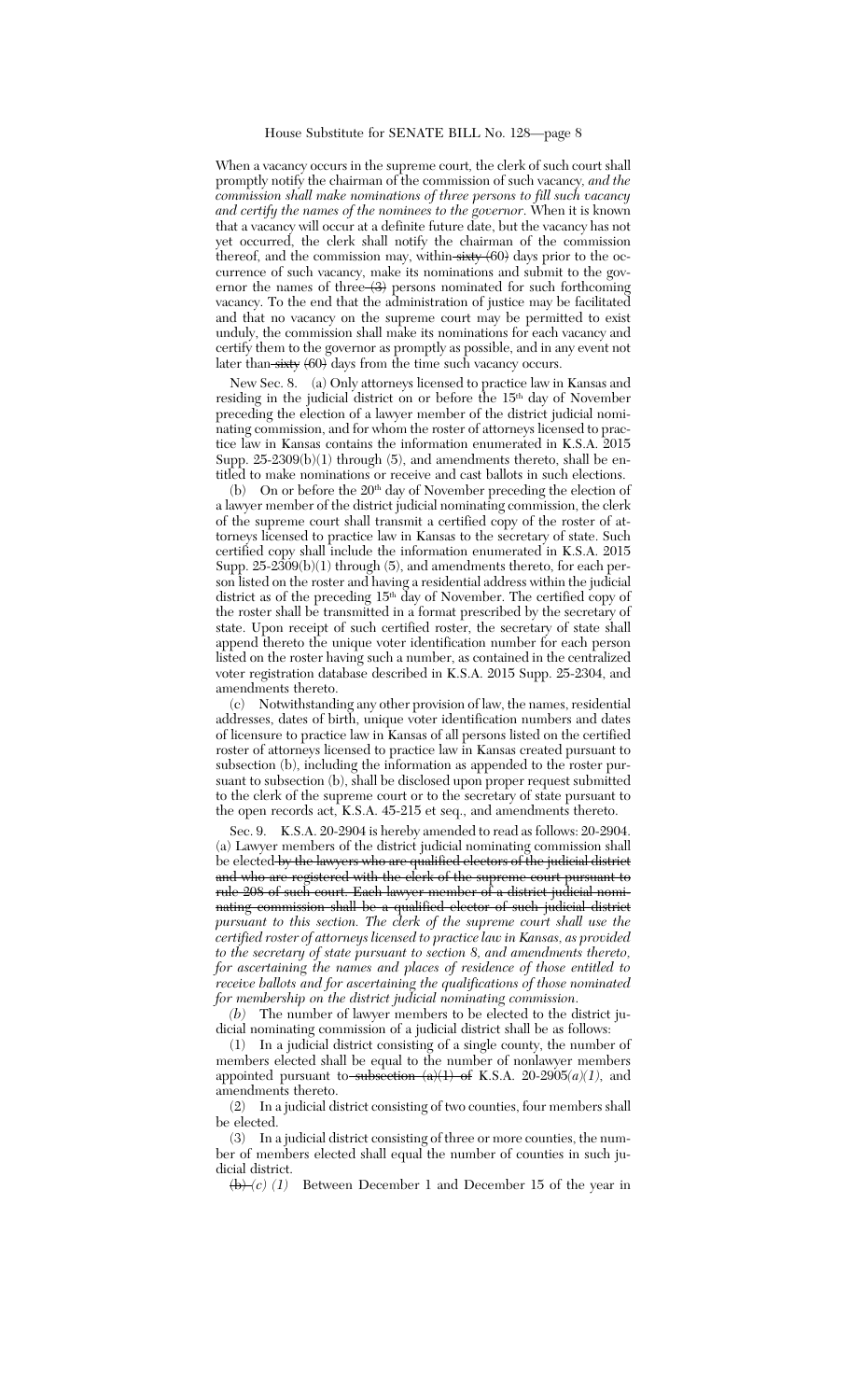## House Substitute for SENATE BILL No. 128—page 9

which nonpartisan selection of judges of the district court is approved by the electors of the judicial district as provided in K.S.A. 20-2901, and amendments thereto, the clerk of the supreme court shall send to each lawyer by ordinary first class mail a form for nominating one lawyer for election to the commission. Any such nomination shall be received in the office of the clerk of the supreme court on or before January 1 of the following year, together with the written consent of the nominee. After receipt of all nominations which are timely submitted, the clerk shall prepare a ballot containing the names of all lawyers so nominated and shall mail one such ballot and instructions for voting such ballot to each registered lawyer in the judicial district. Ballots shall be prepared in such manner that each lawyer receiving the same shall be instructed to vote for not more than the number of positions to be filled. Each such ballot shall be accompanied by a certificate to be signed and returned by the lawyer voting such ballot, evidencing the qualifications of such lawyer to vote*, including the name and residential address of such lawyer,* and certifying that the ballot was voted by such person. In any judicial district in which the number of nominees does not exceed the number of positions to be filled, the clerk shall declare those nominees to be elected without preparation of a ballot.

*(2)* In order to insure that the election of lawyer members is by secret ballot, the clerk shall provide a separate envelope for the ballot, in which the voted ballot only shall be placed, and the envelope containing the voted ballot shall be placed in another envelope, also to be supplied by the clerk, together with the signed certificate, and received in the office of the clerk of the supreme court on or before February 15 of such year. *A ballot not accompanied by the signed certificate of the voter shall not be counted.* The ballots returned as provided in this section shall be canvassed within five *10* days thereafter. The canvassers shall consist of the clerk of the supreme court and two or more persons who are registered elerk of the bar residing in Kansas, either practicing lawyers, justices or judges, designated to act as such by the chief justice*, the secretary of state or the secretary of state's designee and the attorney general or the attorney general's designee*. The canvassers shall open and canvass the ballots and shall tabulate and sign the results as a record in the office of the clerk. *After the ballots are counted and the results certified, the ballots shall be preserved by the clerk for a period of six months, and the certificates shall be preserved by the clerk for a period of five years. No one shall be permitted to inspect the ballots received pursuant to this section except upon order by the supreme court. Unless otherwise ordered by the supreme court, at the end of such six-month period, the clerk shall destroy the ballots received pursuant to this section, and at the end of such fiveyear period, the clerk shall destroy the certificates received pursuant to this section.*

*(c) Within 14 days after the results of an election are certified pursuant to this section, the clerk of the supreme court shall: (1) Create a list designating the positions and year for which the selection was held and containing the names and residential addresses of all persons who returned a ballot with a signed certificate as described in subsection (b); and (2) transmit a certified copy of the list to the secretary of state. The list described in this subsection shall be transmitted in a format prescribed by the secretary of state. Upon receipt of the list described in this subsection, the secretary of state shall append the information contained therein to the roster for such election as described in section 8, and amendments thereto.*

*(d) Notwithstanding any other provision of law, the certificates received for an election pursuant to this section shall be disclosed upon proper request submitted to the clerk of the supreme court pursuant to the open records act, K.S.A. 45-215 et seq., and amendments thereto.*

*(e) Notwithstanding any other provision of law, the lists described in subsection (c) shall be disclosed upon proper request submitted to the clerk of the supreme court or to the secretary of state pursuant to the open records act, K.S.A. 45-215 et seq., and amendments thereto.*

 $\langle e \rangle$  *(f)* After the ballots are counted and tabulated in descending order from the nominee receiving the highest number of votes the canvassers shall declare to be elected those nominees who are equal in number to the number of lawyers to be elected and who have the greatest number of votes. In the event of a tie creating more nominees to be elected than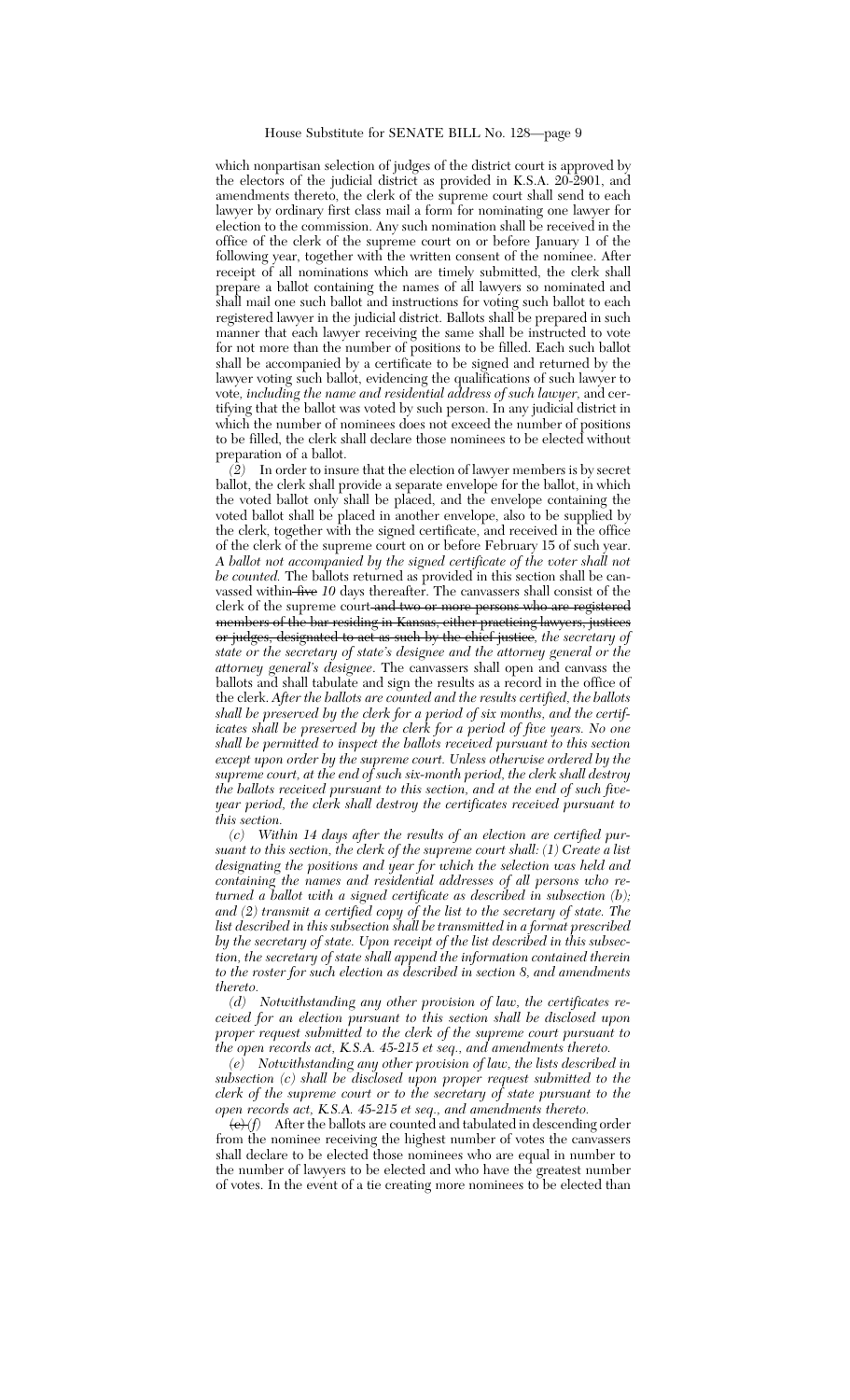there are positions to be filled, the canvassers shall determine the person or persons to be elected by lot. In the event that less than the required number of lawyers is elected, the positions for which lawyers have not been elected shall be declared vacant and the vacancies filled in the manner prescribed by subsection (e) of K.S.A. 20-2906*(e)*, and amendments

thereto.<br> $\frac{d}{dx}(g)$ The procedure provided in this section for election of lawyers to serve as members of the first district judicial nominating commission established in a judicial district shall apply to the election of lawyers to succeed lawyer members of the commission whose terms of office expire, except that the form for submitting a nomination shall be sent between December 1 and December 15 of the year preceding the year in which such terms of office expire, and the dates prescribed for submission of nominations and the mailing, returning and canvassing of ballots shall apply in the year in which such terms of office expire.

Sec. 10. K.S.A. 20-2907 is hereby amended to read as follows: 20- 2907. (a) Prior to taking office, each member of a district judicial nominating commission shall take and subscribe an oath of office as provided by law for public officers, and shall file the same with the clerk of the supreme court. After the members of the first commission established in a judicial district have commenced their terms of office, the chairman shall call a meeting of the commission to be held within the judicial district at a time and place designated by the chairman. At such meeting, the commission shall determine a regular meeting place or places, and the commission shall have the power to adopt such reasonable and proper rules and regulations as are necessary for the conduct of its proceedings and the discharge of its duties, consistent with the provisions of this act and the constitution and laws of this state.

(b) The commission shall meet only upon call of the chairman, and the commission shall not take any final action except at such meeting. A majority of the members of the commission shall constitute a quorum to do business, but no final action shall be taken except upon a vote of the majority of the members of the commission.

(c) Members of the commission shall receive no compensation, but shall be reimbursed for their actual and necessary expenses incurred in performing their official duties, as provided in subsections (b), (e) and (d) of K.S.A. 75-3223 *(b), (c) and (d), and amendments thereto*. Such expenses shall be paid from the judicial nominating commission fund as provided in K.S.A. 20-138, as amended *and amendments thereto*.

(d) The board of county commissioners of each county in a judicial district shall cooperate with the district judicial nominating commission of such judicial district, and shall make available to the commission wherever possible the facilities and services of such county, in order to expedite the business of the commission.

*(e) (1) A district judicial nominating commission shall be and is hereby deemed to be a public body and shall be subject to the open meetings act, K.S.A. 75-4317 et seq., and amendments thereto.*

*(2) Except as provided further, the commission shall not recess for a closed or executive meeting for any purpose. The commission, in accordance with K.S.A. 75-4319, and amendments thereto, may recess for a closed or executive meeting only for the purpose of discussing sensitive financial information contained within the personal financial records or official background check of a candidate for judicial nomination.*

*(3) Nothing in this subsection shall be construed to supersede the commission's discretion to close a record or portion of a record submitted to the commission pursuant to any applicable exception to public disclosure under the open records act.*

Sec. 11. K.S.A. 2015 Supp. 20-2909 is hereby amended to read as follows: 20-2909. (a) (1) Whenever a vacancy occurs in the office of judge of the district court in any judicial district, or whenever a vacancy will occur in such office on a specified future date, the chief justice of the supreme court shall give notice of such vacancy to the chairperson of the district judicial nominating commission of such judicial district not later than 120 days following the date the vacancy occurs or will occur.

(2) The chairperson, in consultation with members of the commission, within five days after receipt of such notice, shall set a schedule for accepting nominations and conducting interviews for the purpose of nom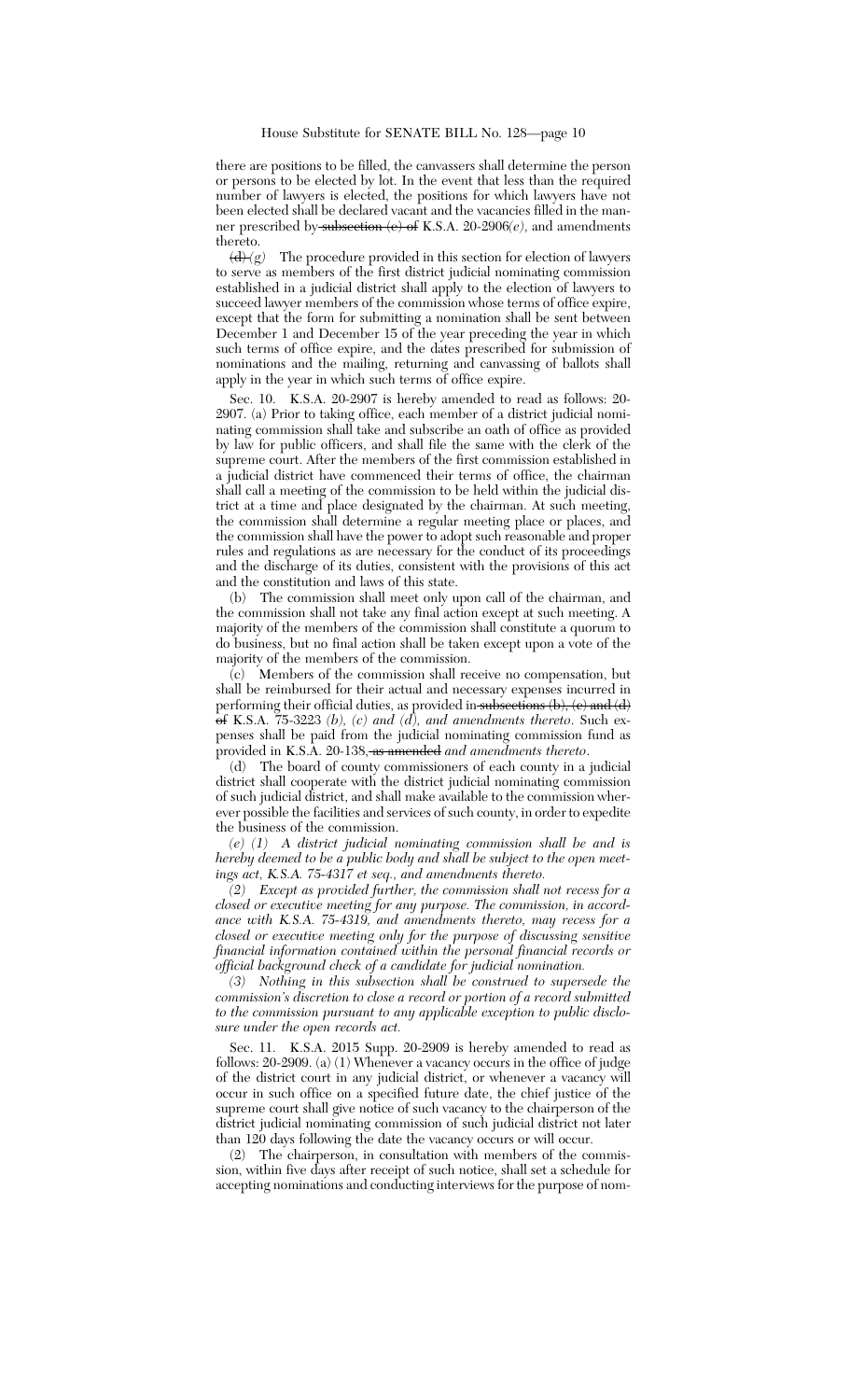inating persons for appointment to such office. It shall be the duty of the commission to nominate not less than two *three* nor more than three *five* persons for each office which is vacant, and shall submit the names of the persons so nominated to the governor. Any person nominated shall have the qualifications prescribed by subsection (b) of K.S.A. 20-2903(b), and amendments thereto, and in order to obtain the best qualified persons as nominees, the commission shall not limit its consideration of potential nominees to those persons whose names have been submitted to the commission or who have expressed a willingness to serve. The commission may authorize one or more members of the commission to tender a nomination to any qualified person in order to ascertain the person's willingness to serve if nominated, but any such tender of nomination shall be subject to final action of the commission under the conditions prescribed by subsection (b) of K.S.A. 20-2907*(b)*, and amendments thereto.

(3) In order that a vacancy in the office of judge of the district court does not exist for an inordinate length of time, the commission shall conduct the business of selecting nominees for appointment to such office and certifying the same to the governor as promptly and expeditiously as possible, having due regard for the importance of selecting the best possible nominees. In no event shall the commission submit its nominations to the governor more than 45 days after the date the chief justice has notified the nominating commission that a vacancy is to be filled, unless the chief justice permits an extension of such time period.

(b) If there are not at least two *three* attorneys deemed qualified by the district judicial nominating commission who reside in the judicial district and who are willing to accept the nomination to fill a vacancy in a district judge position, the nominating commission need not limit its consideration of nominees to attorneys residing in the judicial district. In cases where there is one such attorney, such attorney shall be one of the nominees submitted to the governor. If an appointee is not a resident of the judicial district at the time of appointment to a district judge position, the appointee shall establish residency in the judicial district before taking office and shall maintain such residency while holding such office.

Sec. 12. K.S.A. 2015 Supp. 20-3020 is hereby amended to read as follows: 20-3020. (a) (1) On and after July 1, 2013, any vacancy occurring in the office of any judge of the court of appeals and any position to be open on the court of appeals as a result of enlargement of such court, or the retirement or failure of an incumbent to file such judge's declaration of candidacy to be retained in office as hereinafter required, or failure of a judge to be elected to be retained in office, shall be filled by appointment by the governor, with the consent of the senate, of a person possessing the qualifications of office.

(2) Whenever a vacancy occurs, will occur or position opens on the court of appeals, the clerk of the supreme court shall promptly give notice to the governor.

(3) *If the governor is making an appointment to the court of appeals, the governor shall make each applicant's name and city of residence available to the public whenever the governor stops accepting applications for such appointment, but not less than 10 days prior to making such appointment.*

*(4)* In event of the failure of the governor to make the appointment within 60 days from the date such vacancy occurred or position became open, the chief justice of the supreme court, with the consent of the senate, shall make the appointment of a person possessing the qualifications of office.

*(5) If the chief justice of the supreme court is making an appointment to the court of appeals, the chief justice shall make each applicant's name and city of residence available to the public whenever the chief justice stops accepting applications for such appointment, but not less than 10 days prior to making such appointment.*

(4) *(6)* Whenever a vacancy in the office of judge of the court of appeals exists at the time the appointment to fill such vacancy is made pursuant to this section, the appointment shall be effective at the time it is made, but where an appointment is made pursuant to this section to fill a vacancy which will occur at a future date, such appointment shall not take effect until such date.

(b) No person appointed pursuant to subsection (a) shall assume the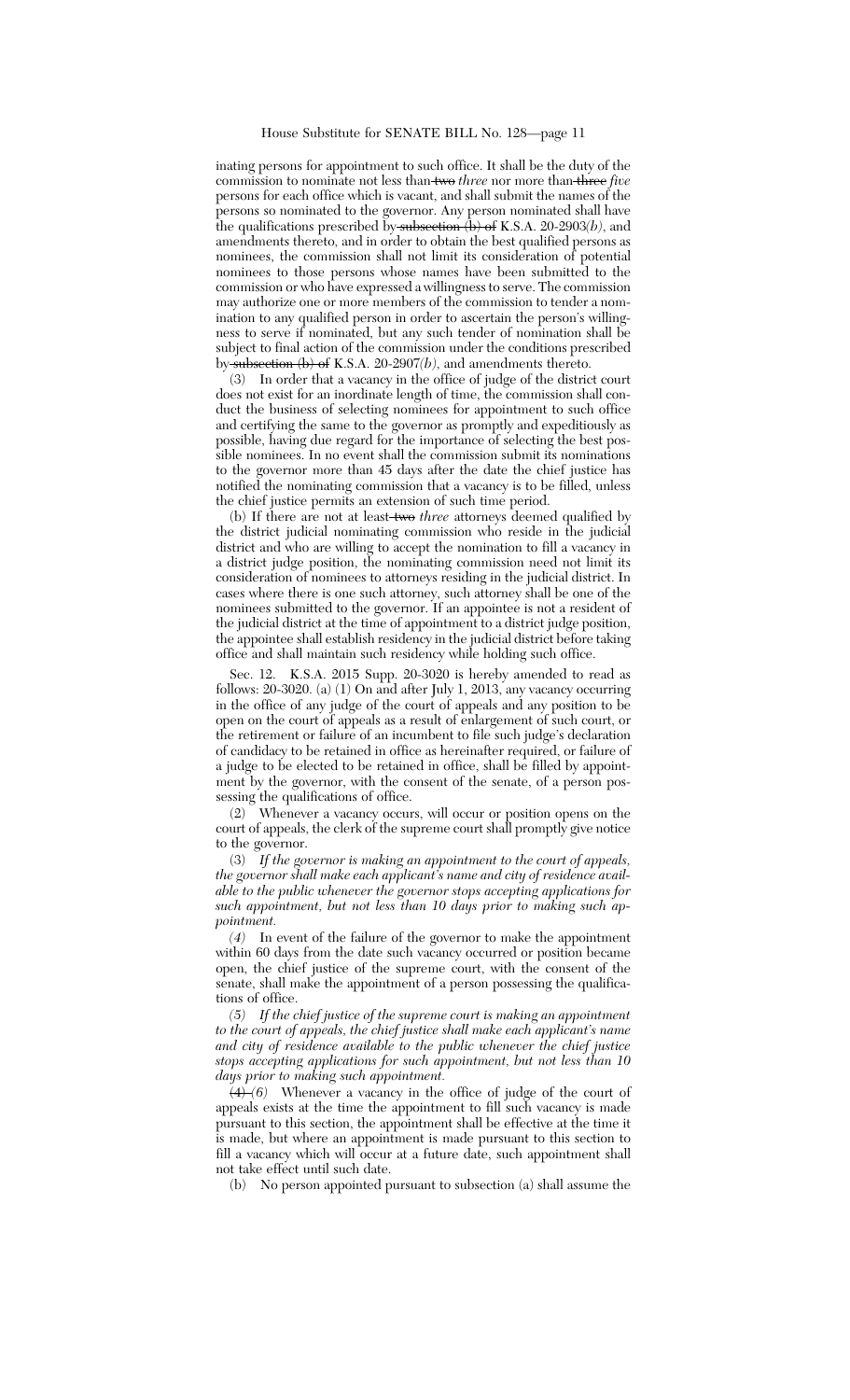office of judge of the court of appeals until the senate, by an affirmative vote of the majority of all members of the senate then elected or appointed and qualified, consents to such appointment. The senate shall vote to consent to any such appointment not later than 60 days after such appointment is received by the senate. If the senate is not in session and will not be in session within the 60-day time limitation, the senate shall vote to consent to any such appointment not later than 20 days after the senate begins its next session. In the event a majority of the senate does not vote to consent to the appointment, the governor, within 60 days after the senate vote on the previous appointee, shall appoint another person possessing the qualifications of office and such subsequent appointment shall be considered by the senate in the same procedure as provided in this section. The same appointment and consent procedure shall be followed until a valid appointment has been made. No person who has been previously appointed but did not receive the consent of the senate shall be appointed again for the same vacancy. If the senate fails to vote on an appointment within the time limitation imposed by this subsection, the senate shall be deemed to have given consent to such appointment.

(c) Persons who are appointed as judges of the court of appeals pursuant to K.S.A. 20-3005, prior to its repeal, and this section, shall commence the duties of office upon appointment and consent, and each judge shall have all the rights, privileges, powers and duties prescribed by law for the office of judge of the court of appeals.

(d) Judges of the court of appeals shall possess the qualifications prescribed by law for justices of the supreme court.

Sec. 13. K.S.A. 2015 Supp. 21-6614 is hereby amended to read as follows: 21-6614. (a) (1) Except as provided in subsections (b), (c), (d), (e) and (f), any person convicted in this state of a traffic infraction, cigarette or tobacco infraction, misdemeanor or a class D or E felony, or for crimes committed on or after July 1, 1993, any nongrid felony or felony ranked in severity levels 6 through 10 of the nondrug grid, or for crimes committed on or after July 1, 1993, but prior to July 1, 2012, any felony ranked in severity level 4 of the drug grid, or for crimes committed on or after July 1, 2012, any felony ranked in severity level 5 of the drug grid may petition the convicting court for the expungement of such conviction or related arrest records if three or more years have elapsed since the person: (A) Satisfied the sentence imposed; or (B) was discharged from probation, a community correctional services program, parole, postrelease supervision, conditional release or a suspended sentence.

(2) Except as provided in subsections (b), (c), (d), (e) and (f), any person who has fulfilled the terms of a diversion agreement may petition the district court for the expungement of such diversion agreement and related arrest records if three or more years have elapsed since the terms of the diversion agreement were fulfilled.

(b) Any person convicted of prostitution, as defined in K.S.A. 21- 3512, prior to its repeal, convicted of a violation of K.S.A. 2015 Supp. 21- 6419, and amendments thereto, or who entered into a diversion agreement in lieu of further criminal proceedings for such violation, may petition the convicting court for the expungement of such conviction or diversion agreement and related arrest records if:

(1) One or more years have elapsed since the person satisfied the sentence imposed or the terms of a diversion agreement or was discharged from probation, a community correctional services program, parole, postrelease supervision, conditional release or a suspended sentence; and

(2) such person can prove they were acting under coercion caused by the act of another. For purposes of this subsection, "coercion" means: Threats of harm or physical restraint against any person; a scheme, plan or pattern intended to cause a person to believe that failure to perform an act would result in bodily harm or physical restraint against any person; or the abuse or threatened abuse of the legal process.

(c) Except as provided in subsections (e) and (f), no person may petition for expungement until five or more years have elapsed since the person satisfied the sentence imposed or the terms of a diversion agreement or was discharged from probation, a community correctional services program, parole, postrelease supervision, conditional release or a suspended sentence, if such person was convicted of a class A, B or C felony,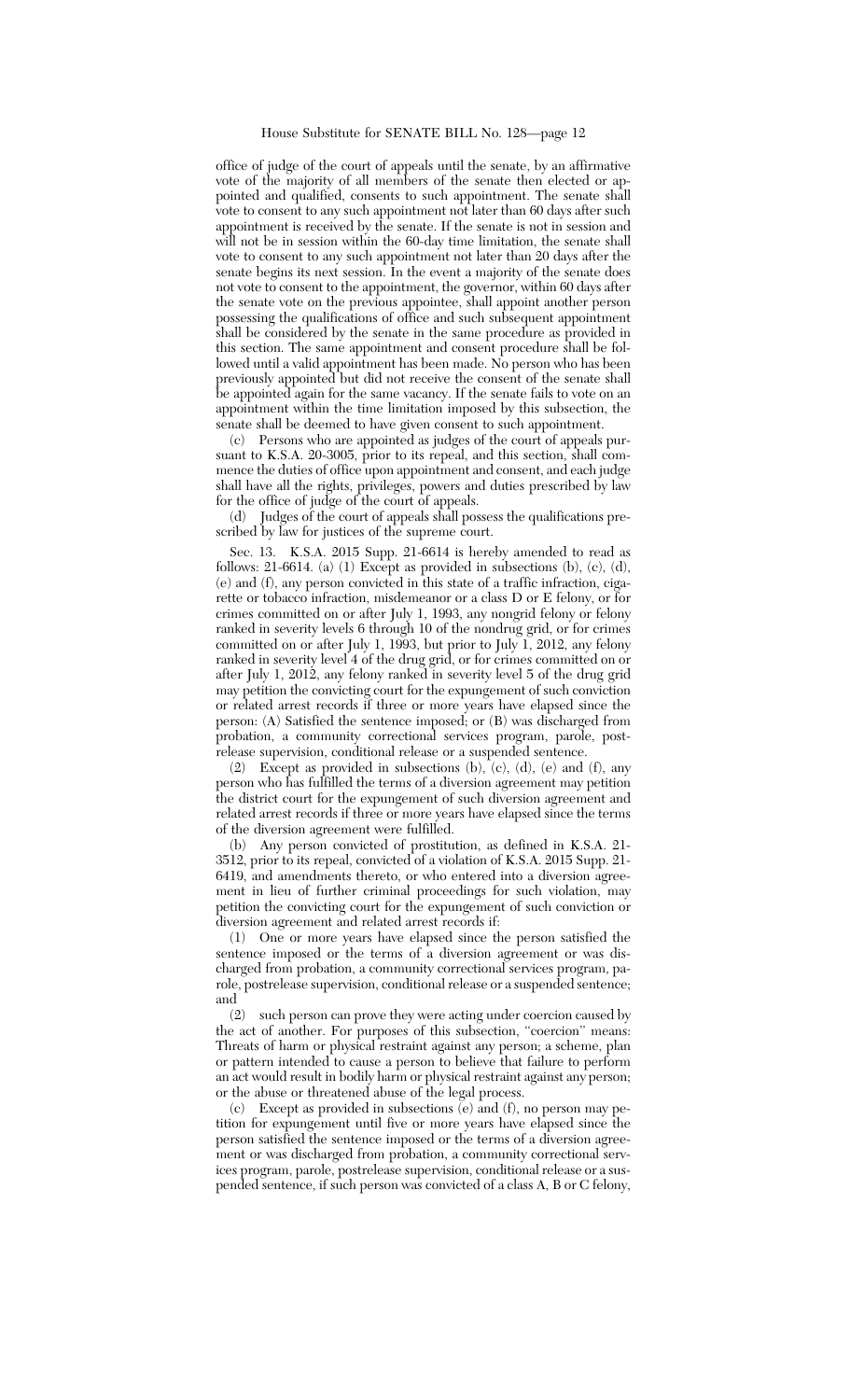or for crimes committed on or after July 1, 1993, if convicted of an offgrid felony or any felony ranked in severity levels 1 through 5 of the nondrug grid, or for crimes committed on or after July 1, 1993, but prior to July 1, 2012, any felony ranked in severity levels 1 through 3 of the drug grid, or for crimes committed on or after July 1, 2012, any felony ranked in severity levels 1 through 4 of the drug grid, or:

(1) Vehicular homicide, as defined in K.S.A. 21-3405, prior to its repeal, or K.S.A. 2015 Supp. 21-5406, and amendments thereto, or as prohibited by any law of another state which is in substantial conformity with that statute;

(2) driving while the privilege to operate a motor vehicle on the public highways of this state has been canceled, suspended or revoked, as prohibited by K.S.A. 8-262, and amendments thereto, or as prohibited by any law of another state which is in substantial conformity with that stat-

ute;<br> $(3)$ perjury resulting from a violation of K.S.A. 8-261a, and amendments thereto, or resulting from the violation of a law of another state which is in substantial conformity with that statute;

(4) violating the provisions of K.S.A. 8-142 *Fifth*, and amendments thereto, relating to fraudulent applications or violating the provisions of a law of another state which is in substantial conformity with that statute;

(5) any crime punishable as a felony wherein a motor vehicle was used in the perpetration of such crime;

(6) failing to stop at the scene of an accident and perform the duties required by K.S.A. 8-1602, 8-1603, prior to its repeal, or 8-1604, and amendments thereto, or required by a law of another state which is in substantial conformity with those statutes;

(7) violating the provisions of K.S.A. 40-3104, and amendments thereto, relating to motor vehicle liability insurance coverage; or

(8) a violation of K.S.A. 21-3405b, prior to its repeal.

(d) (1) No person may petition for expungement until five or more years have elapsed since the person satisfied the sentence imposed or the terms of a diversion agreement or was discharged from probation, a community correctional services program, parole, postrelease supervision, conditional release or a suspended sentence, if such person was convicted of a first violation of K.S.A. 8-1567 or K.S.A. 2015 Supp. 8-1025, and amendments thereto, including any diversion for such violation.

(2) No person may petition for expungement until 10 or more years have elapsed since the person satisfied the sentence imposed or was discharged from probation, a community correctional services program, parole, postrelease supervision, conditional release or a suspended sentence, if such person was convicted of a second or subsequent violation of K.S.A. 8-1567 or K.S.A. 2015 Supp. 8-1025, and amendments thereto.

(e) There shall be no expungement of convictions for the following offenses or of convictions for an attempt to commit any of the following offenses:

(1) Rape, as defined in K.S.A. 21-3502, prior to its repeal, or K.S.A. 2015 Supp. 21-5503, and amendments thereto;

(2) indecent liberties with a child or aggravated indecent liberties with a child, as defined in K.S.A. 21-3503 or 21-3504, prior to their repeal, or K.S.A. 2015 Supp. 21-5506, and amendments thereto;

(3) criminal sodomy, as defined in K.S.A. 21-3505(a)(2) or (a)(3), prior to its repeal, or K.S.A. 2015 Supp. 21-5504(a)(3) or (a)(4), and amendments thereto;

(4) aggravated criminal sodomy, as defined in K.S.A. 21-3506, prior to its repeal, or K.S.A. 2015 Supp. 21-5504, and amendments thereto;

(5) indecent solicitation of a child or aggravated indecent solicitation of a child, as defined in K.S.A. 21-3510 or  $\widetilde{21}$ -3511, prior to their repeal, or K.S.A. 2015 Supp. 21-5508, and amendments thereto;

(6) sexual exploitation of a child, as defined in K.S.A. 21-3516, prior to its repeal, or K.S.A. 2015 Supp. 21-5510, and amendments thereto;

(7) aggravated incest, as defined in K.S.A. 21-3603, prior to its repeal, or K.S.A. 2015 Supp. 21-5604, and amendments thereto;

(8) endangering a child or aggravated endangering a child, as defined in K.S.A. 21-3608 or 21-3608a, prior to their repeal, or K.S.A. 2015 Supp. 21-5601, and amendments thereto;

(9) abuse of a child, as defined in K.S.A. 21-3609, prior to its repeal, or K.S.A. 2015 Supp. 21-5602, and amendments thereto;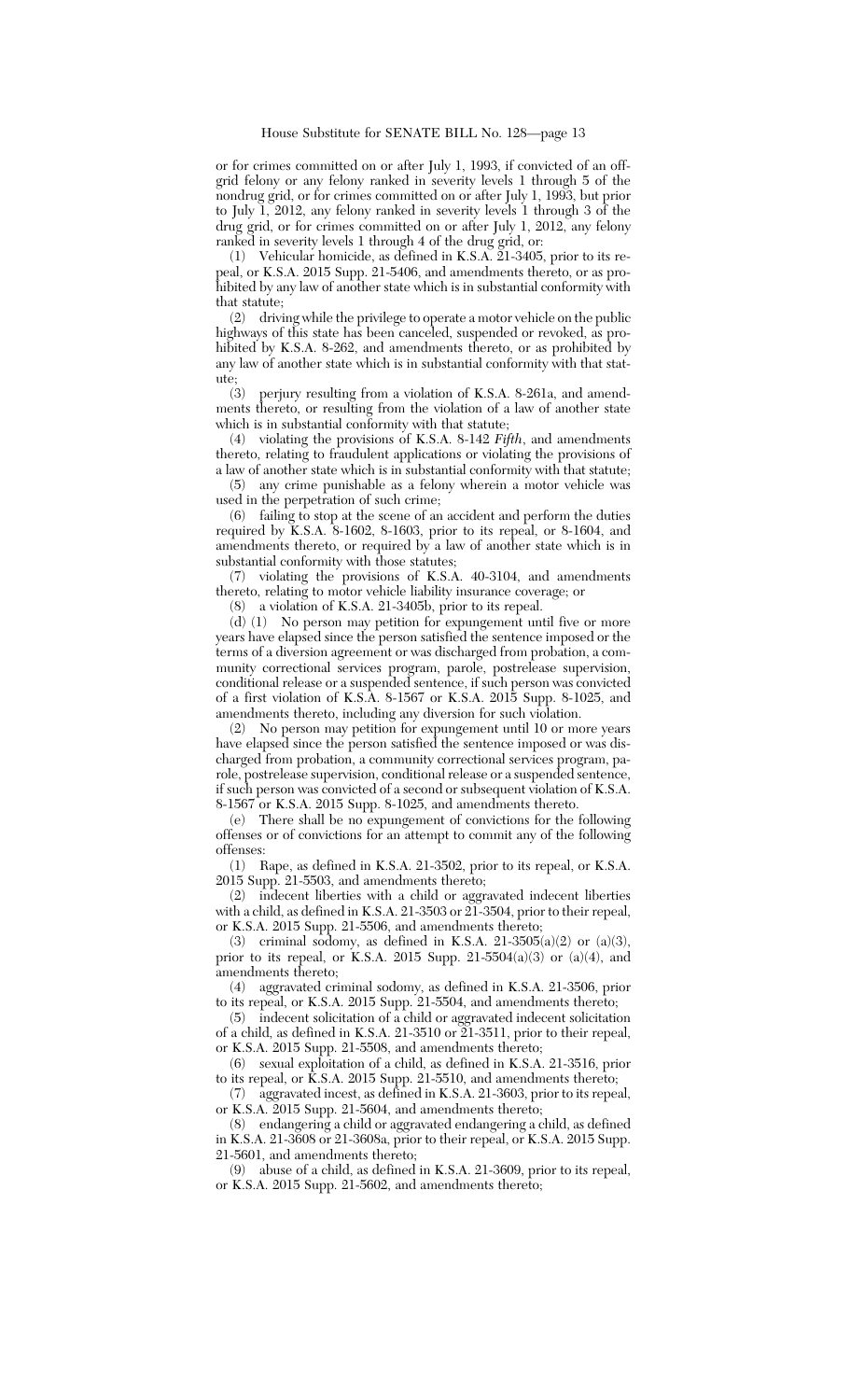(10) capital murder, as defined in K.S.A. 21-3439, prior to its repeal, or K.S.A. 2015 Supp. 21-5401, and amendments thereto;

(11) murder in the first degree, as defined in K.S.A. 21-3401, prior to its repeal, or K.S.A. 2015 Supp. 21-5402, and amendments thereto;

(12) murder in the second degree, as defined in K.S.A. 21-3402, prior to its repeal, or K.S.A. 2015 Supp. 21-5403, and amendments thereto;

(13) voluntary manslaughter, as defined in K.S.A. 21-3403, prior to its repeal, or K.S.A. 2015 Supp. 21-5404, and amendments thereto;

(14) involuntary manslaughter, as defined in K.S.A. 21-3404, prior to its repeal, or K.S.A. 2015 Supp. 21-5405, and amendments thereto;

(15) sexual battery, as defined in K.S.A. 21-3517, prior to its repeal, or K.S.A. 2015 Supp. 21-5505, and amendments thereto, when the victim was less than 18 years of age at the time the crime was committed;<br>(16) aggravated sexual battery, as defined in K.S.A. 21-3518, pri

aggravated sexual battery, as defined in K.S.A. 21-3518, prior to its repeal, or K.S.A. 2015 Supp. 21-5505, and amendments thereto;

(17) a violation of K.S.A. 8-2,144, and amendments thereto, including any diversion for such violation; or

(18) any conviction for any offense in effect at any time prior to July 1, 2011, that is comparable to any offense as provided in this subsection.

(f) Notwithstanding any other law to the contrary, for any offender who is required to register as provided in the Kansas offender registration act, K.S.A. 22-4901 et seq., and amendments thereto, there shall be no expungement of any conviction or any part of the offender's criminal record while the offender is required to register as provided in the Kansas offender registration act.

 $(g)$  (1) When a petition for expungement is filed, the court shall set a date for a hearing of such petition and shall cause notice of such hearing to be given to the prosecutor and the arresting law enforcement agency. The petition shall state the:

(A) Defendant's full name;

(B) full name of the defendant at the time of arrest, conviction or diversion, if different than the defendant's current name;

(C) defendant's sex, race and date of birth;

crime for which the defendant was arrested, convicted or diverted;

(E) date of the defendant's arrest, conviction or diversion; and

(F) identity of the convicting court, arresting law enforcement authority or diverting authority.

(2) Except as otherwise provided by law, a petition for expungement shall be accompanied by a docket fee in the amount of \$176. On and after July 1, 2013 *2015*, through July 1, 2015 *June 30, 2017*, the supreme court may impose a charge, not to exceed \$19 per case, to fund the costs of non-judicial personnel. The charge established in this section shall be the only fee collected or moneys in the nature of a fee collected for the case. Such charge shall only be established by an act of the legislature and no other authority is established by law or otherwise to collect a fee.

(3) All petitions for expungement shall be docketed in the original criminal action. Any person who may have relevant information about the petitioner may testify at the hearing. The court may inquire into the background of the petitioner and shall have access to any reports or records relating to the petitioner that are on file with the secretary of corrections or the prisoner review board.

(h) At the hearing on the petition, the court shall order the petitioner's arrest record, conviction or diversion expunged if the court finds that:

(1) The petitioner has not been convicted of a felony in the past two years and no proceeding involving any such crime is presently pending or being instituted against the petitioner;

(2) the circumstances and behavior of the petitioner warrant the expungement; and

(3) the expungement is consistent with the public welfare.

(i) When the court has ordered an arrest record, conviction or diversion expunged, the order of expungement shall state the information required to be contained in the petition. The clerk of the court shall send a certified copy of the order of expungement to the Kansas bureau of investigation which shall notify the federal bureau of investigation, the secretary of corrections and any other criminal justice agency which may have a record of the arrest, conviction or diversion. *If the case was ap-*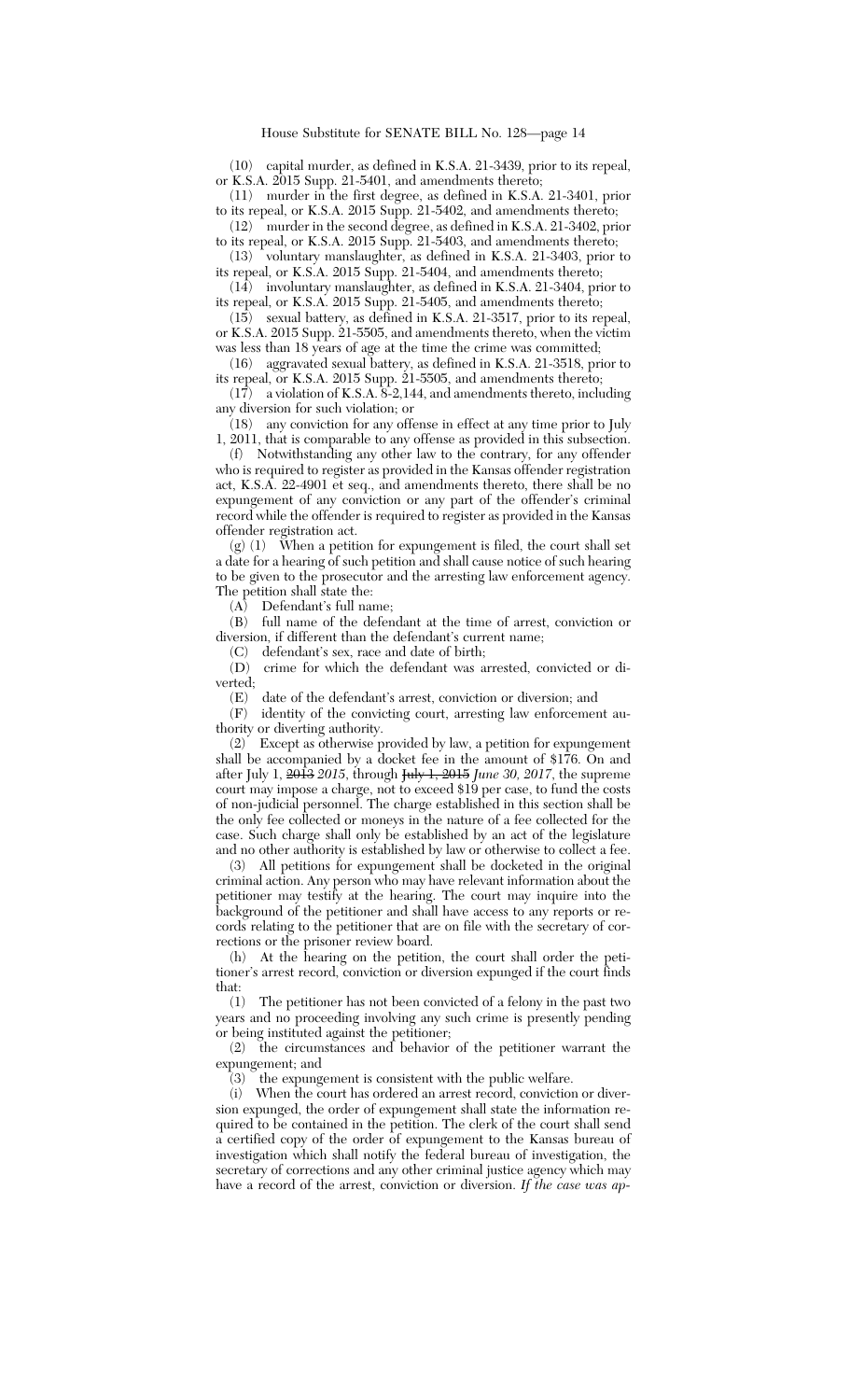## House Substitute for SENATE BILL No. 128—page 15

*pealed from municipal court, the clerk of the district court shall send a certified copy of the order of expungement to the municipal court. The municipal court shall order the case expunged once the certified copy of the order of expungement is received.* After the order of expungement is entered, the petitioner shall be treated as not having been arrested, convicted or diverted of the crime, except that:

(1) Upon conviction for any subsequent crime, the conviction that was expunged may be considered as a prior conviction in determining the sentence to be imposed;

(2) the petitioner shall disclose that the arrest, conviction or diversion occurred if asked about previous arrests, convictions or diversions:

(A) In any application for licensure as a private detective, private detective agency, certification as a firearms trainer pursuant to K.S.A. 2015 Supp. 75-7b21, and amendments thereto, or employment as a detective with a private detective agency, as defined by K.S.A. 75-7b01, and amendments thereto; as security personnel with a private patrol operator, as defined by K.S.A. 75-7b01, and amendments thereto; or with an institution, as defined in K.S.A. 76-12a01, and amendments thereto, of the Kansas department for aging and disability services;

(B) in any application for admission, or for an order of reinstatement, to the practice of law in this state;

 $(C)$  to aid in determining the petitioner's qualifications for employment with the Kansas lottery or for work in sensitive areas within the Kansas lottery as deemed appropriate by the executive director of the Kansas lottery;

(D) to aid in determining the petitioner's qualifications for executive director of the Kansas racing and gaming commission, for employment with the commission or for work in sensitive areas in parimutuel racing as deemed appropriate by the executive director of the commission, or to aid in determining qualifications for licensure or renewal of licensure by the commission;

(E) to aid in determining the petitioner's qualifications for the following under the Kansas expanded lottery act: (i) Lottery gaming facility manager or prospective manager, racetrack gaming facility manager or prospective manager, licensee or certificate holder; or (ii) an officer, director, employee, owner, agent or contractor thereof;

(F) upon application for a commercial driver's license under K.S.A. 8-2,125 through 8-2,142, and amendments thereto;

(G) to aid in determining the petitioner's qualifications to be an employee of the state gaming agency;

(H) to aid in determining the petitioner's qualifications to be an employee of a tribal gaming commission or to hold a license issued pursuant to a tribal-state gaming compact;

(I) in any application for registration as a broker-dealer, agent, investment adviser or investment adviser representative all as defined in K.S.A. 17-12a102, and amendments thereto;

(J) in any application for employment as a law enforcement officer as defined in K.S.A. 22-2202 or 74-5602, and amendments thereto; or

 $(K)$  for applications received on and after July 1, 2006, to aid in determining the petitioner's qualifications for a license to carry a concealed weapon pursuant to the personal and family protection act, K.S.A. 2015 Supp. 75-7c01 et seq., and amendments thereto;

(3) the court, in the order of expungement, may specify other circumstances under which the conviction is to be disclosed;

(4) the conviction may be disclosed in a subsequent prosecution for an offense which requires as an element of such offense a prior conviction of the type expunged; and

(5) upon commitment to the custody of the secretary of corrections, any previously expunged record in the possession of the secretary of corrections may be reinstated and the expungement disregarded, and the record continued for the purpose of the new commitment.

(j) Whenever a person is convicted of a crime, pleads guilty and pays a fine for a crime, is placed on parole, postrelease supervision or probation, is assigned to a community correctional services program, is granted a suspended sentence or is released on conditional release, the person shall be informed of the ability to expunge the arrest records or conviction. Whenever a person enters into a diversion agreement, the person shall be informed of the ability to expunge the diversion.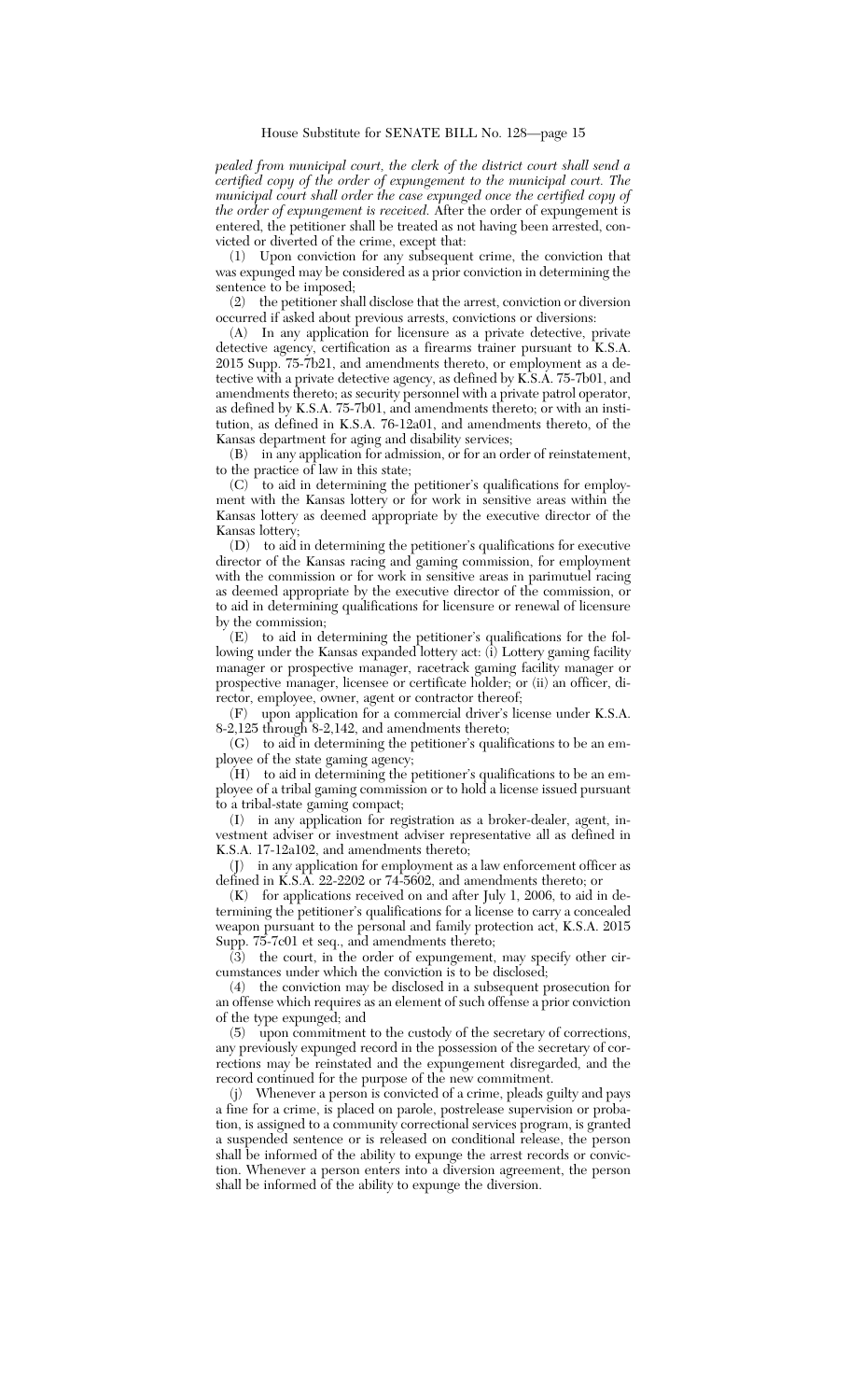(k) (1) Subject to the disclosures required pursuant to subsection (i), in any application for employment, license or other civil right or privilege, or any appearance as a witness, a person whose arrest records, conviction or diversion of a crime has been expunged under this statute may state that such person has never been arrested, convicted or diverted of such crime.

(2) Notwithstanding the provisions of subsection (k)(1), and except as provided in K.S.A. 2015 Supp. 21-6304(a)(3)(A), and amendments thereto, the expungement of a prior felony conviction does not relieve the individual of complying with any state or federal law relating to the use, shipment, transportation, receipt or possession of firearms by persons previously convicted of a felony.

(l) Whenever the record of any arrest, conviction or diversion has been expunged under the provisions of this section or under the provisions of any other existing or former statute, the custodian of the records of arrest, conviction, diversion and incarceration relating to that crime shall not disclose the existence of such records, except when requested by:  $\binom{1}{1}$ 

The person whose record was expunged;

(2) a private detective agency or a private patrol operator, and the request is accompanied by a statement that the request is being made in conjunction with an application for employment with such agency or operator by the person whose record has been expunged;

(3) a court, upon a showing of a subsequent conviction of the person whose record has been expunged;

(4) the secretary for aging and disability services, or a designee of the secretary, for the purpose of obtaining information relating to employment in an institution, as defined in K.S.A. 76-12a01, and amendments thereto, of the Kansas department for aging and disability services of any person whose record has been expunged;

(5) a person entitled to such information pursuant to the terms of the expungement order;

(6) a prosecutor, and such request is accompanied by a statement that the request is being made in conjunction with a prosecution of an offense that requires a prior conviction as one of the elements of such offense;

(7) the supreme court, the clerk or disciplinary administrator thereof, the state board for admission of attorneys or the state board for discipline of attorneys, and the request is accompanied by a statement that the request is being made in conjunction with an application for admission, or for an order of reinstatement, to the practice of law in this state by the person whose record has been expunged;

(8) the Kansas lottery, and the request is accompanied by a statement that the request is being made to aid in determining qualifications for employment with the Kansas lottery or for work in sensitive areas within the Kansas lottery as deemed appropriate by the executive director of the Kansas lottery;

(9) the governor or the Kansas racing and gaming commission, or a designee of the commission, and the request is accompanied by a statement that the request is being made to aid in determining qualifications for executive director of the commission, for employment with the commission, for work in sensitive areas in parimutuel racing as deemed appropriate by the executive director of the commission or for licensure, renewal of licensure or continued licensure by the commission;

(10) the Kansas racing and gaming commission, or a designee of the commission, and the request is accompanied by a statement that the request is being made to aid in determining qualifications of the following under the Kansas expanded lottery act: (A) Lottery gaming facility managers and prospective managers, racetrack gaming facility managers and prospective managers, licensees and certificate holders; and (B) their officers, directors, employees, owners, agents and contractors;

(11) the Kansas sentencing commission;

(12) the state gaming agency, and the request is accompanied by a statement that the request is being made to aid in determining qualifications: (A) To be an employee of the state gaming agency; or  $(B)$  to be an employee of a tribal gaming commission or to hold a license issued pursuant to a tribal-gaming compact;

(13) the Kansas securities commissioner or a designee of the com-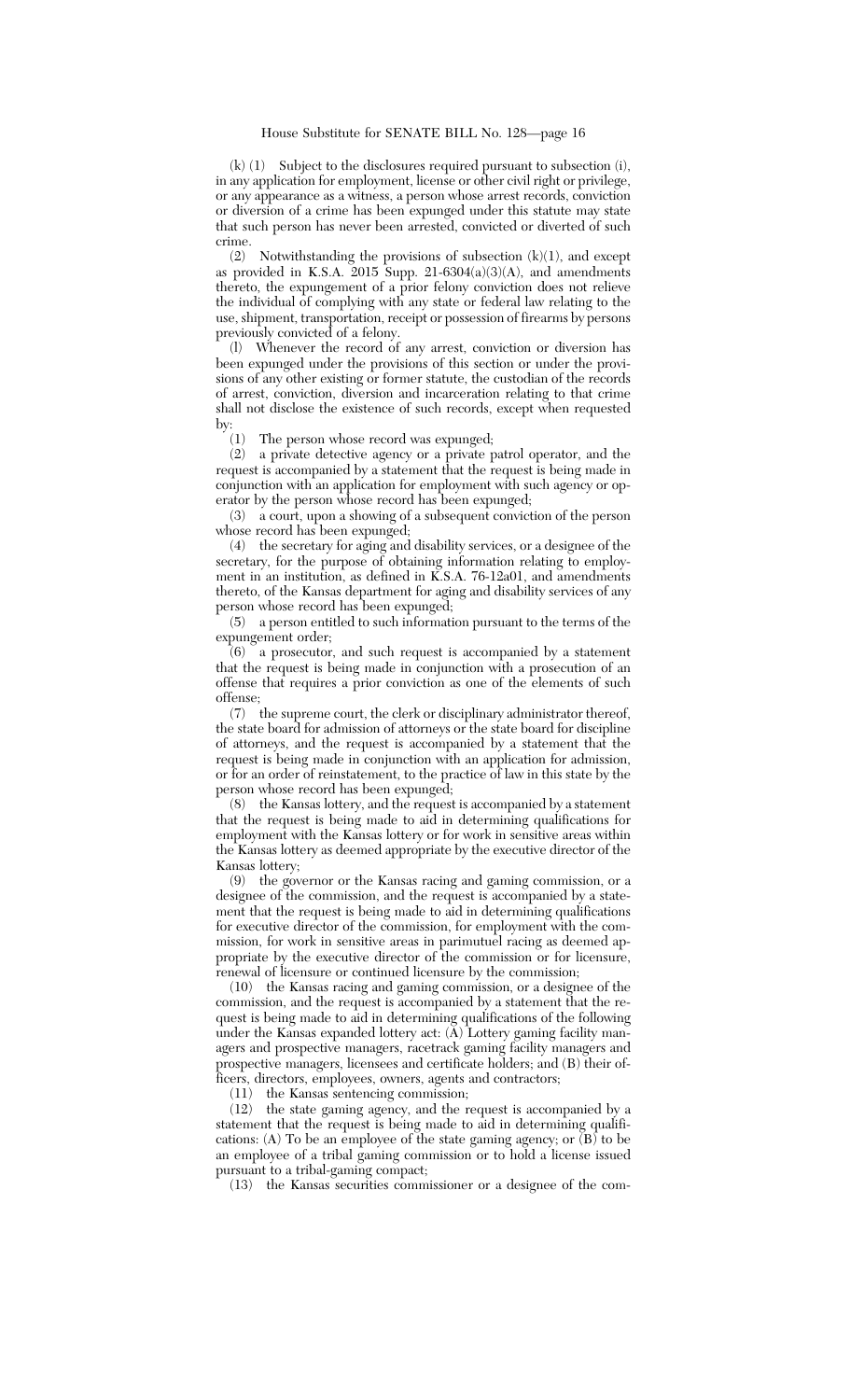missioner, and the request is accompanied by a statement that the request is being made in conjunction with an application for registration as a broker-dealer, agent, investment adviser or investment adviser representative by such agency and the application was submitted by the person whose record has been expunged;

(14) the Kansas commission on peace officers' standards and training and the request is accompanied by a statement that the request is being made to aid in determining certification eligibility as a law enforcement officer pursuant to K.S.A. 74-5601 et seq., and amendments thereto;

 $(15)$  a law enforcement agency and the request is accompanied by a statement that the request is being made to aid in determining eligibility for employment as a law enforcement officer as defined by K.S.A. 22- 2202, and amendments thereto;

(16) the attorney general and the request is accompanied by a statement that the request is being made to aid in determining qualifications for a license to carry a concealed weapon pursuant to the personal and family protection act; or

(17) the Kansas bureau of investigation for the purposes of:

(A) Completing a person's criminal history record information within the central repository, in accordance with K.S.A. 22-4701 et seq., and amendments thereto; or

(B) providing information or documentation to the federal bureau of investigation, in connection with the national instant criminal background check system, to determine a person's qualification to possess a firearm.

 $(m)$  The provisions of subsection  $(l)(17)$  shall apply to records created prior to, on and after July 1, 2011.

Sec. 14. K.S.A. 2015 Supp. 22-2410 is hereby amended to read as follows: 22-2410. (a) Any person who has been arrested in this state may petition the district court for the expungement of such arrest record.

(b) When a petition for expungement is filed, the court shall set a date for hearing on such petition and shall cause notice of such hearing to be given to the prosecuting attorney and the arresting law enforcement agency. When a petition for expungement is filed, the official court file shall be separated from the other records of the court, and shall be disclosed only to a judge of the court and members of the staff of the court designated by a judge of the district court, the prosecuting attorney, the arresting law enforcement agency, or any other person when authorized by a court order, subject to any conditions imposed by the order. Except as otherwise provided by law, a petition for expungement shall be accompanied by a docket fee in the amount of \$176. Except as provided further, the docket fee established in this section shall be the only fee collected or moneys in the nature of a fee collected for the docket fee. Such fee shall only be established by an act of the legislature and no other authority is established by law or otherwise to collect a fee. On and after July 1, 2015, through June 30, 2017, the supreme court may impose an additional charge, not to exceed \$19 per docket fee, to fund the costs of non-judicial personnel. The petition shall state:

(1) The petitioner's full name;

(2) the full name of the petitioner at the time of arrest, if different than the petitioner's current name;

- (3) the petitioner's sex, race and date of birth;
- (4) the crime for which the petitioner was arrested;
- (5) the date of the petitioner's arrest; and
- (6) the identity of the arresting law enforcement agency.

No surcharge or fee shall be imposed to any person filing a petition pursuant to this section, who was arrested as a result of being a victim of identity theft under K.S.A. 21-4018, prior to its repeal, or K.S.A. 2015 Supp. 21-6107(a), and amendments thereto, or who has had criminal charges dismissed because a court has found that there was no probable cause for the arrest, the petitioner was found not guilty in court proceedings or the charges have been dismissed. Any person who may have relevant information about the petitioner may testify at the hearing. The court may inquire into the background of the petitioner.

(c) At the hearing on a petition for expungement, the court shall order the arrest record and subsequent court proceedings, if any, expunged upon finding: (1) The arrest occurred because of mistaken identity;

(2) a court has found that there was no probable cause for the arrest;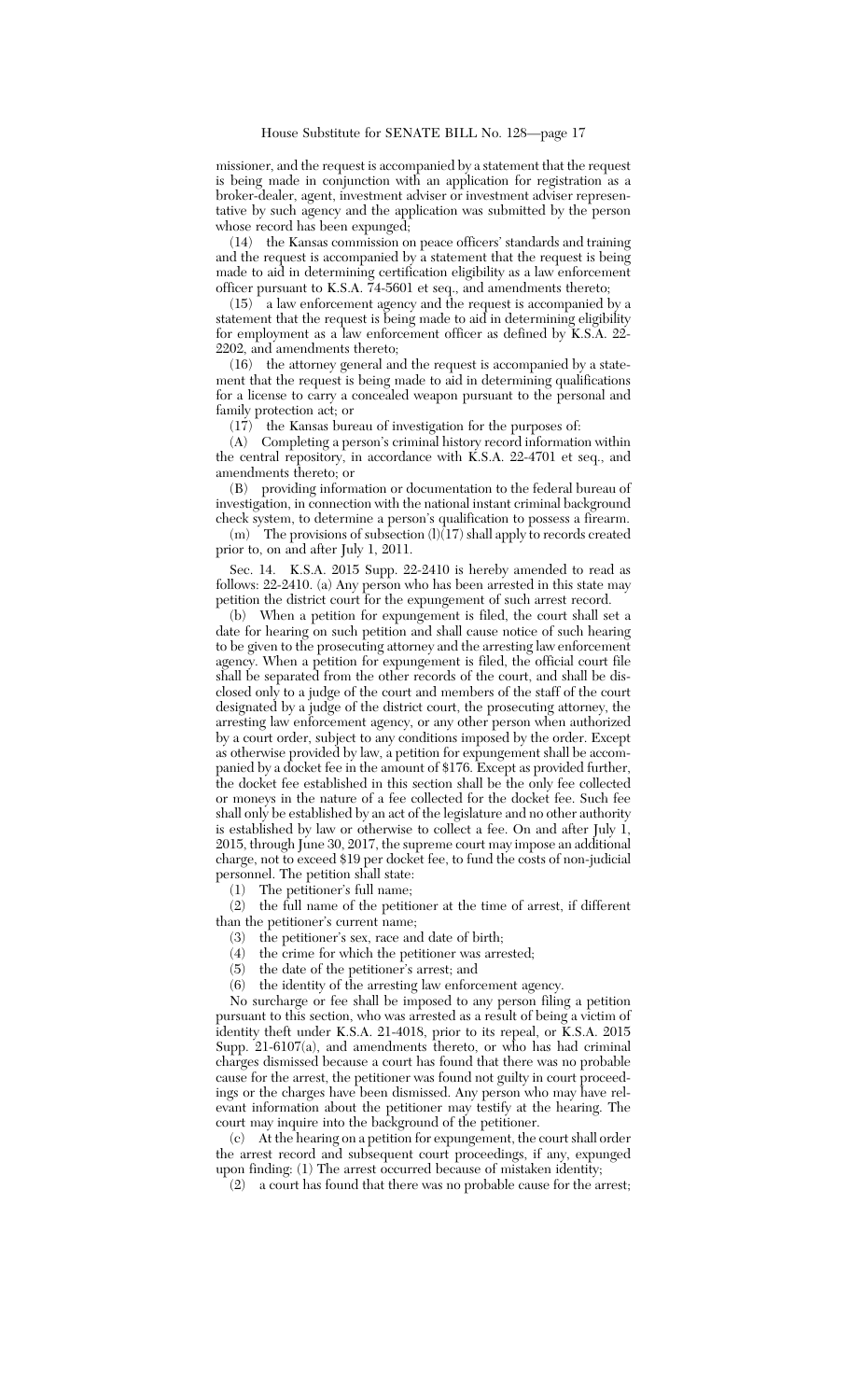(3) the petitioner was found not guilty in court proceedings; or

(4) the expungement would be in the best interests of justice and: (A) Charges have been dismissed; or (B) no charges have been or are likely to be filed.

(d) When the court has ordered expungement of an arrest record and subsequent court proceedings, if any, the order shall state the information required to be stated in the petition and shall state the grounds for expungement under subsection (c). The clerk of the court shall send a certified copy of the order to the Kansas bureau of investigation which shall notify the federal bureau of investigation, the secretary of corrections and any other criminal justice agency which may have a record of the arrest. *If the case was appealed from municipal court, the clerk of the district court shall send a certified copy of the order of expungement to the municipal court. The municipal court shall order the case expunged once the certified copy of the order of expungement is received.* If an order of expungement is entered, the petitioner shall be treated as not having been arrested.

(e) If the ground for expungement is as provided in subsection (c)(4), the court shall determine whether, in the interests of public welfare, the records should be available for any of the following purposes: (1) In any application for employment as a detective with a private detective agency, as defined in K.S.A. 75-7b01, and amendments thereto; as security personnel with a private patrol operator, as defined by K.S.A. 75-7b01, and amendments thereto; or with an institution, as defined in K.S.A. 76- 12a01, and amendments thereto, of the Kansas department for aging and disability services;

(2) in any application for admission, or for an order of reinstatement, to the practice of law in this state;

(3) to aid in determining the petitioner's qualifications for employment with the Kansas lottery or for work in sensitive areas within the Kansas lottery as deemed appropriate by the executive director of the Kansas lottery;

(4) to aid in determining the petitioner's qualifications for executive director of the Kansas racing commission, for employment with the commission or for work in sensitive areas in parimutuel racing as deemed appropriate by the executive director of the commission, or to aid in determining qualifications for licensure or renewal of licensure by the commission;

(5) in any application for a commercial driver's license under K.S.A. 8-2,125 through 8-2,142, and amendments thereto;

(6) to aid in determining the petitioner's qualifications to be an employee of the state gaming agency;

(7) to aid in determining the petitioner's qualifications to be an employee of a tribal gaming commission or to hold a license issued pursuant to a tribal-state gaming compact; or

(8) in any other circumstances which the court deems appropriate.

(f) The court shall make all expunged records and related information in such court's possession, created prior to, on and after July 1, 2011, available to the Kansas bureau of investigation for the purposes of:

(1) Completing a person's criminal history record information within the central repository in accordance with K.S.A. 22-4701 et seq., and amendments thereto; or

(2) providing information or documentation to the federal bureau of investigation, in connection with the national instant criminal background check system, to determine a person's qualification to possess a firearm.

(g) Subject to any disclosures required under subsection (e), in any application for employment, license or other civil right or privilege, or any appearance as a witness, a person whose arrest records have been expunged as provided in this section may state that such person has never been arrested.

(h) Whenever a petitioner's arrest records have been expunged as provided in this section, the custodian of the records of arrest, incarceration due to arrest or court proceedings related to the arrest, shall not disclose the arrest or any information related to the arrest, except as directed by the order of expungement or when requested by the person whose arrest record was expunged.

(i) The docket fee collected at the time the petition for expungement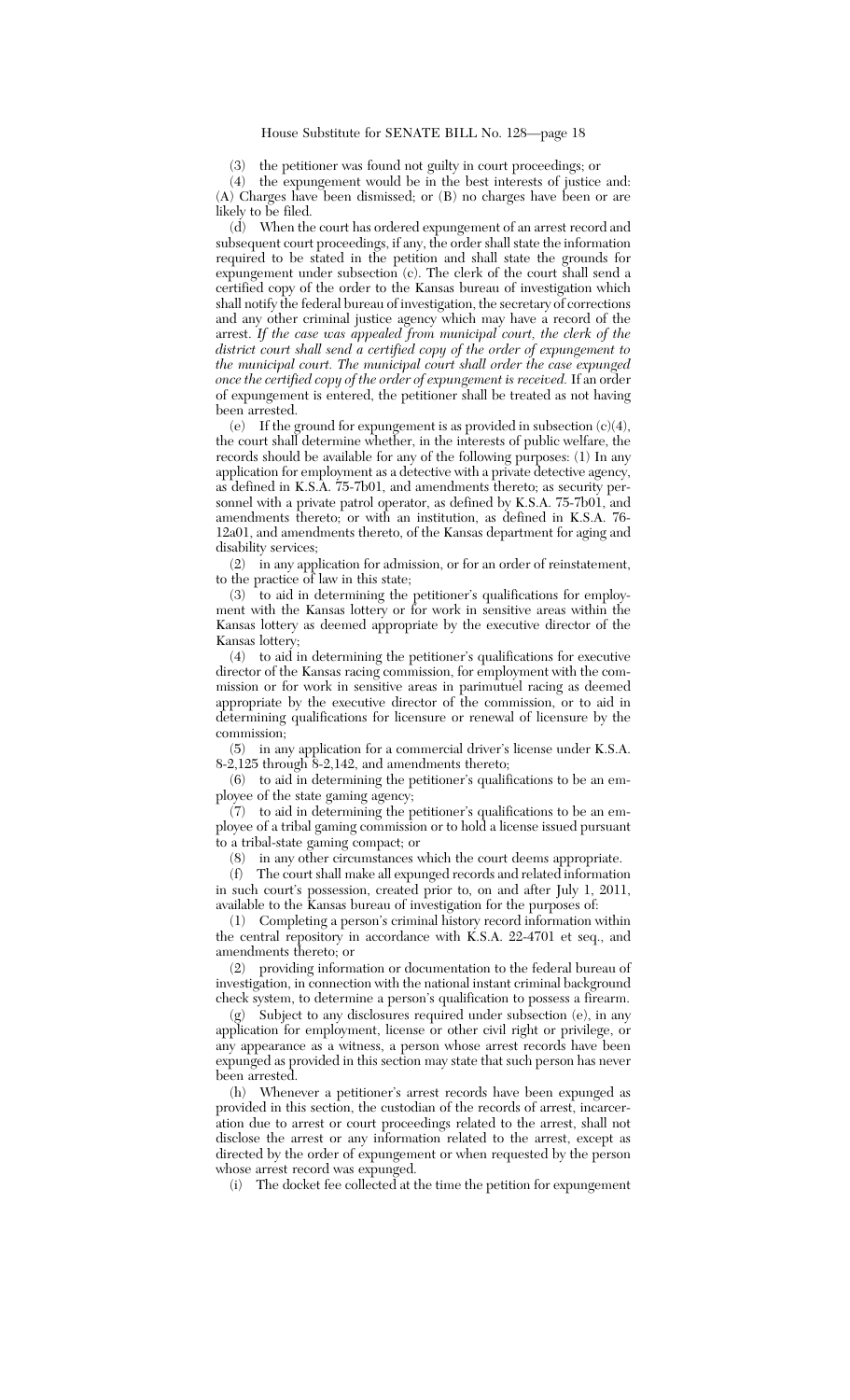is filed shall be disbursed in accordance with K.S.A. 20-362, and amendments thereto.

Sec. 15. K.S.A. 2015 Supp. 22-3609 is hereby amended to read as follows: 22-3609.  $\left\langle \frac{1}{2} \right\rangle$  *(a)* The defendant shall have the right to appeal to the district court of the county from any judgment of a municipal court which adjudges the defendant guilty of a violation of the ordinances of any municipality of Kansas or any findings of contempt. The appeal shall be assigned by the chief judge to a district judge. The appeal shall stay all further proceedings upon the judgment appealed from.

 $\left(\frac{2}{2}\right)(b)$  An appeal to the district court shall be taken by filing, in the district court of the county in which the municipal court is located, a notice of appeal and any appearance bond required by the municipal court. Municipal court clerks are hereby authorized to accept notices of appeal and appearance bonds under this subsection and shall forward such notices and bonds to the district court. No appeal shall be filed until after the sentence has been imposed. No appeal shall be taken more than 14 days after the date the sentence is imposed.

 $\left(3\right)$  *(c)* The notice of appeal shall designate the judgment or part of the judgment appealed from. The defendant shall cause notice of the appeal to be served upon the city attorney prosecuting the case. The judge whose judgment is appealed from or the clerk of the court, if there is one, shall certify the complaint and warrant to the district court of the county, but failure to do so shall not affect the validity of the appeal.

 $\overrightarrow{(4)}(d)$  Except as provided herein, the trial of municipal appeal cases shall be to the court unless a jury trial is requested in writing by the defendant not later than seven days after first notice of trial assignment is given to the defendant or such defendant's counsel. The time requirement provided in this subsection regarding when a jury trial shall be requested may be waived in the discretion of the court upon a finding that imposing such time requirement would cause undue hardship or prejudice to the defendant. A jury in a municipal appeal case shall consist of six members. All appeals taken by a defendant from a municipal judge in contempt findings, cigarette or tobacco infraction or traffic infraction cases shall be tried by the court.

(5) *(e)* Notwithstanding the other provisions of this section, appeal from a conviction rendered pursuant to subsection (b) of K.S.A. 12-4416*(b)*, and amendments thereto, shall be conducted only on the record of the stipulation of facts relating to the complaint.

*(f) At the conclusion of the case, the district court shall send notice of dismissal, conviction or acquittal to the municipal court clerk.*

New Sec. 16. If any provision of this bill or the application thereof to any person or circumstances is held unconstitutional or otherwise invalid, such unconstitutionality or invalidity shall not affect other provisions or applications of the bill which can be given effect without the unconstitutional or invalid portion or application, and, to this end, the provisions of this bill are severable.

Sec. 17. K.S.A. 20-122, 20-123, 20-130, 20-132, 20-2904 and 20-2907 and K.S.A. 2015 Supp. 7-127, 12-4516, 12-4516d, 20-2909, 20-3020, 21- 6614, 21-6614f, 22-2410 and 22-3609 are hereby repealed.